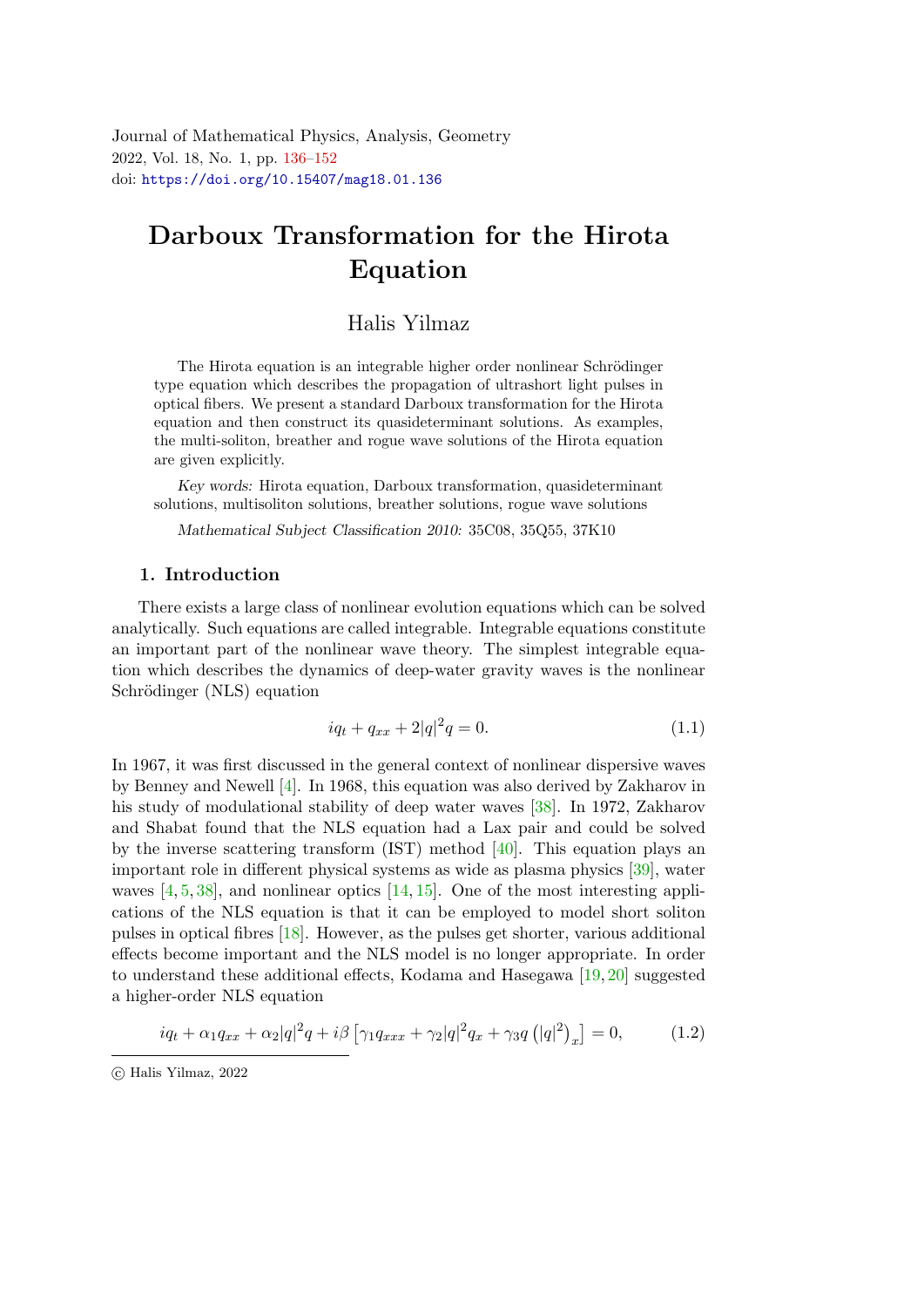where the  $\alpha_i$ ,  $\gamma_i$  are real constants,  $\beta$  is a real spectral parameter and q is a complex-valued function of x and t. By choosing  $\beta = 0$  and  $\alpha_2 = 2\alpha_1 = 2$  in this equation, we can easily see that the first three terms form the standard NLS equation [\(1.1\)](#page-0-2). Generally, the Kodama–Hasegawa higher-order NLS equation [\(1.2\)](#page-0-3) may not be completely integrable if some restrictions are not imposed on the real constants  $\gamma_i$  (i = 1, 2, 3). Until now it is known that, besides the NLS equation [\(1.1\)](#page-0-2) itself, there are four cases in which integrability can be proved via the IST. These are the Chen–Lee–Liu [\[6\]](#page-14-2) derivative NLS equation ( $\gamma_1 : \gamma_2 : \gamma_3 =$  $0:1:0$ , the Kaup–Newell [\[17\]](#page-15-5) derivative NLS equation  $(\gamma_1 : \gamma_2 : \gamma_3 = 0:1:1)$ , the Hirota [\[16\]](#page-15-6) NLS equation  $(\gamma_1 : \gamma_2 : \gamma_3 = 1 : 6 : 0)$ , and the Sasa–Satsuma [\[33\]](#page-16-4) NLS equation  $(\gamma_1 : \gamma_2 : \gamma_3 = 1 : 6 : 3)$ .

In this paper, we consider the Hirota [\[16\]](#page-15-6) NLS equation

$$
iq_t + \alpha \left( q_{xx} + 2|q|^2 q \right) + i\beta \left( q_{xxx} + 6|q|^2 q_x \right) = 0, \ \ \alpha, \beta \in \mathbb{R}, \tag{1.3}
$$

in which  $\alpha_2 = 2\alpha_1 = 2\alpha$ . This equation is commonly known as the Hirota equation (HE), and we will denote it as such from now on. The HE  $(1.3)$  can be used to describe the wave propagation of ultrashort light pulses in optical fibers  $[1, 19, 20, 23, 26, 36]$  $[1, 19, 20, 23, 26, 36]$  $[1, 19, 20, 23, 26, 36]$  $[1, 19, 20, 23, 26, 36]$  $[1, 19, 20, 23, 26, 36]$  $[1, 19, 20, 23, 26, 36]$  $[1, 19, 20, 23, 26, 36]$  $[1, 19, 20, 23, 26, 36]$  $[1, 19, 20, 23, 26, 36]$  $[1, 19, 20, 23, 26, 36]$ . It is very interesting to see that the Hirota equation  $(1.3)$  is the sum of the NLS  $(1.1)$  equation  $(\alpha = 1, \beta = 0)$  and the complex version of the modified Korteweg-de Vries (mKdV) equation ( $\alpha = 0, \beta = 1$ ),

<span id="page-1-0"></span>
$$
q_t + q_{xxx} + 6|q|^2 q_x = 0 \tag{1.4}
$$

which is completely integrable [\[16,](#page-15-6) [34\]](#page-16-6). In the resent years, there has been some interest in solutions of the HE  $(1.3)$  obtained by Darboux-type transformations [\[3,](#page-14-4) [22,](#page-15-9) [32\]](#page-16-7). These solutions are often written in terms of determinants.

In 1882, the French mathematician Jean Gaston Darboux [\[7\]](#page-14-5) introduced a method for solving the Sturm–Liouville equation called Darboux transformation (DT) afterwards. Almost a century later, in 1979, Matveev [\[24\]](#page-15-10) realized that the method given by Darboux for the spectral problem of second order ordinary differential equations can be extended to some important soliton equations. Darboux transformations are one of important tools in studying integrable systems. They provide a universal algorithmic procedure to derive exact solutions of integrable systems.

In the present paper, for the first time we construct a standard Darboux transformation for the Hirota equation [\(1.3\)](#page-1-0). We underline that the method we use here is based on Darboux's  $[7]$  and Matveev's original ideas  $[24, 25]$  $[24, 25]$ . Therefore, our approach should be considered on its own merits. Furthermore, our solutions for the HE are written in terms of quasideterminants  $[8, 9]$  $[8, 9]$  rather than determinants. It has been proved that quasideterminants are very useful for constructing exact solutions of integrable equations [\[10,](#page-14-8)[11,](#page-14-9)[21,](#page-15-12)[29,](#page-15-13)[31,](#page-16-8)[35,](#page-16-9)[41\]](#page-16-10), enabling these solutions to be expressed in a simple and compact form. Finally, we prove that the DT we present here can be used to obtain various solutions of the HE [\(1.3\)](#page-1-0) such as multi-solitons, breathers and rogue waves.

In recent years, rogue waves (RW) have been widely studied. It is not easy to give a full definition of the RW due to its complex phenomenon. In the ocean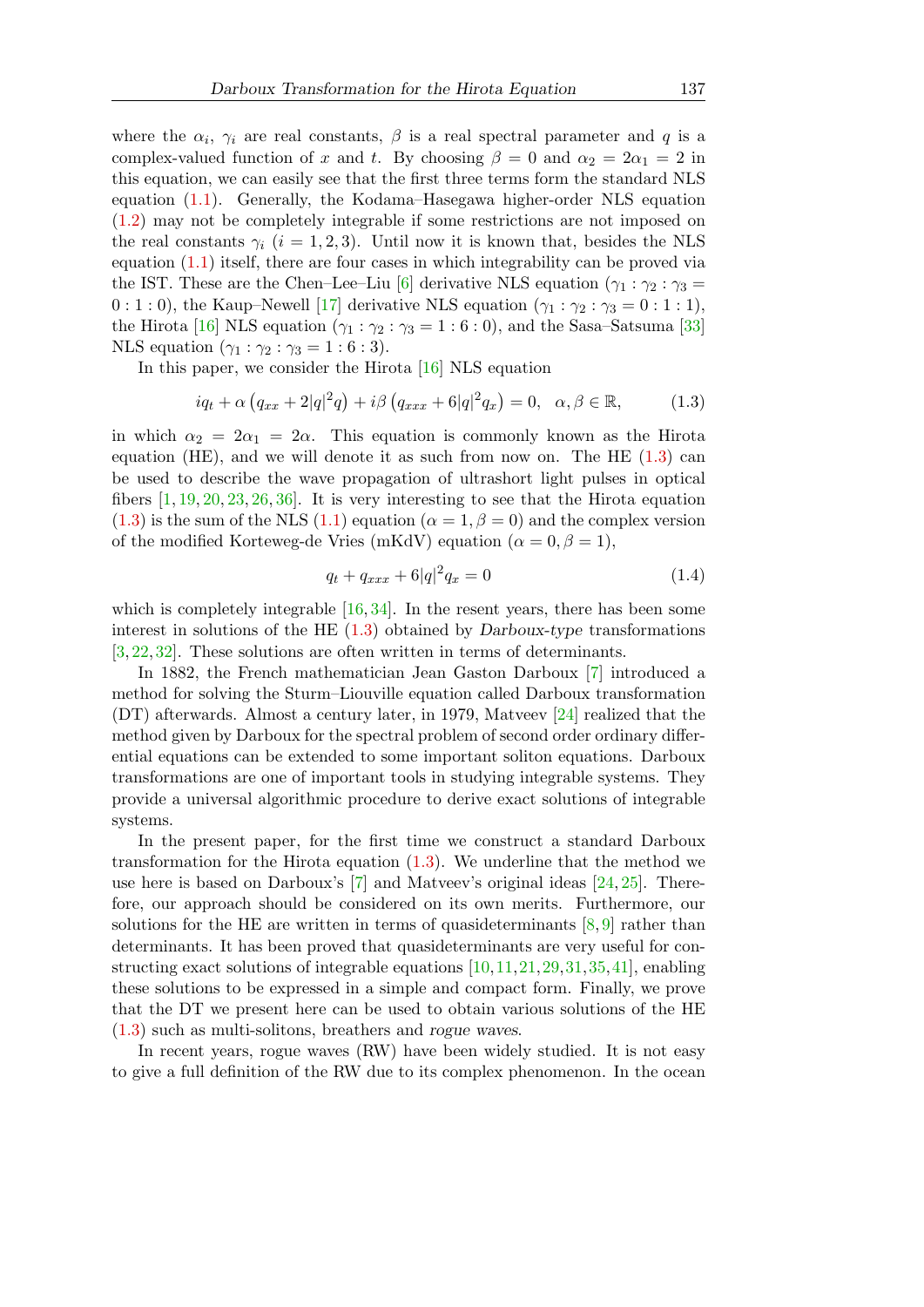environment, the RW is defined as a surface wave that is abnormally large. The amplitude of this wave is two or three times higher than those of its surrounding waves. On mathematical aspect, rogue waves can be expressed as the rational function solutions of nonlinear evolution equations. A typical example of rogue wave is the Peregrine soliton [\[30\]](#page-15-14). In 1983, this solution was first presented by the British mathematician Howell Peregrine as the fundamental rational solution of the NLS equation  $(1.1)$  in the following form:

$$
q = e^{2it} \left[ 1 - \frac{4(1+4it)}{1+4x^2+16t^2} \right].
$$
 (1.5)

For the NLS equation, the second-order rogue wave solution was constructed by Akhmediev and his co-workers [\[2\]](#page-14-10). In general, the DT cannot be directly used to construct rational solutions for evolution equations. In [\[13\]](#page-15-15), Gue et al. proposed a simple method (the generalized DT) for constructing higher-order rogue wave solutions of the NLS equation [\(1.1\)](#page-0-2). In this paper, we construct the first-order RW solutions of the Hirota equation [\(1.3\)](#page-1-0) from the Taylor expansion of the breather solutions as a particular example for non-zero seed solutions. The higher-order RW solutions of the Hirota equation are constructed basing on the gDT [\[3,](#page-14-4) [13\]](#page-15-15).

This paper is structured as follows. In Section [1.1](#page-2-0) below, we give a brief review of quasideterminants. In Section [2,](#page-3-0) we establish a  $2 \times 2$  eigenfunction and a corresponding constant  $2 \times 2$  square matrix for the eigenvalue problems of the Hirota equation [\(1.3\)](#page-1-0) using two symmetries of the Lax pair of the HE. In Section [3,](#page-4-0) we state a standard Darboux theorem for the Hirota system. We review the reduced DTs for the HE, which can be considered as a dimensional reduction from  $(2+1)$  to  $(1+1)$  dimensions. In Section [4,](#page-6-0) we present the quasideterminant solutions for the HE constructed by the DT. In Section [5,](#page-9-0) the multi-soliton and breather solutions of the Hirota equation are given for both zero and non-zero seed solutions as particular solutions of the HE. Section [6](#page-12-0) is devoted to the construction of the first-order rogue wave solutions of the HE  $(1.3)$ . The conclusion is given in the final Section [7.](#page-14-11)

<span id="page-2-0"></span>1.1. Quasideterminants. In this short section we will list some of the key elementary properties of quasideterminants used in the paper. The reader is referred to the original papers  $[8, 9]$  $[8, 9]$  for more detailed and general treatments.

Let  $M = (m_{ij})$  be an  $n \times n$  matrix with entries over a ring (noncommutative, in general) having  $n^2$  quasideterminants written as  $|M|_{ij}$  for  $i, j = 1, ..., n$ . They are defined recursively by

$$
|M|_{ij} = m_{ij} - r_i^j \left(M^{ij}\right)^{-1} c_j^i, \tag{1.6}
$$

where  $r_i^j$  $i$  represents the row vector obtained from the  $i^{th}$  row of M with the  $j^{th}$ element removed,  $c_j^i$  is the column vector obtained from the  $j^{th}$  column of M with the  $i^{th}$  element removed and  $M^{ij}$  is the  $(n-1) \times (n-1)$  submatrix obtained by deleting the  $i^{th}$  row and the  $j^{th}$  column from M. Quasideterminants can be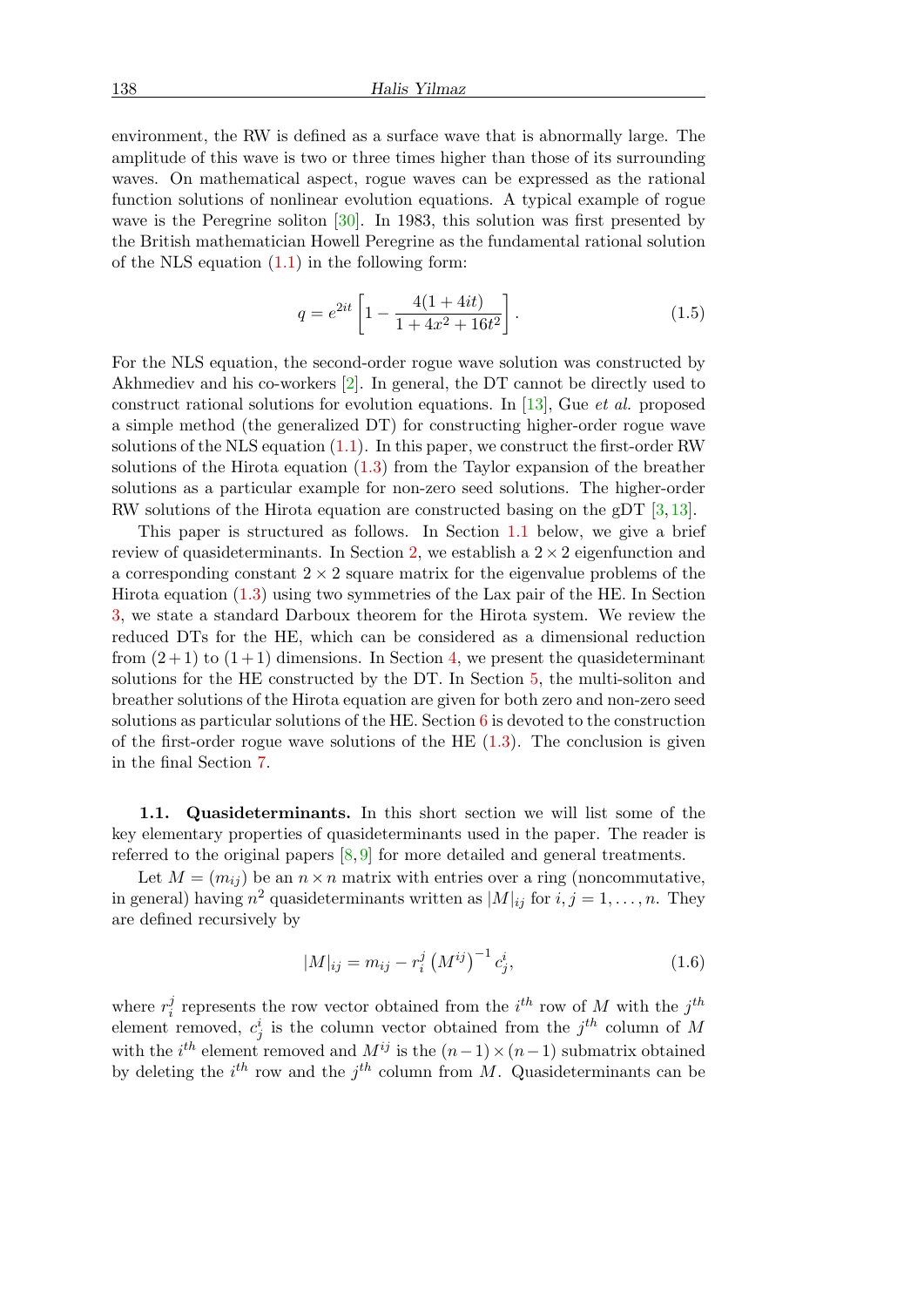also denoted as shown below by boxing the entry about which the expansion is made,

$$
|M|_{ij} = \begin{vmatrix} M^{ij} & c_j^i \\ r_i^j & \boxed{m_{ij}} \end{vmatrix}.
$$

If the entries in M commute, then the quasideterminant  $|M|_{ij}$  can be expressed as a ratio of determinants

<span id="page-3-2"></span><span id="page-3-1"></span>
$$
|M|_{ij} = (-1)^{i+j} \frac{\det M}{\det M^{ij}}.
$$
\n(1.7)

### <span id="page-3-0"></span>2. Hirota equation

Let us consider the coupled Hirota equations:

$$
q_t - i\alpha \left( q_{xx} + 2q^2 r \right) + \beta \left( q_{xxx} + 6qrq_x \right) = 0, \tag{2.1}
$$

$$
r_t + i\alpha \left(r_{xx} + 2qr^2\right) + \beta \left(r_{xxx} + 6qrr_x\right) = 0,\tag{2.2}
$$

where  $q = q(x, t)$  and  $r = r(x, t)$  are complex valued functions. Equations [\(2.1\)](#page-3-1) and [\(2.2\)](#page-3-2) reduce to the Hirota equation [\(1.3\)](#page-1-0) when  $r = q^*$ . Here the asterisk superscript on  $q$  denotes the complex conjugate.

The Lax pair  $[32]$  for the coupled Hirota equations  $(2.1)$ – $(2.2)$  is given by

<span id="page-3-5"></span><span id="page-3-4"></span>
$$
L = \partial_x + J\lambda - R,\tag{2.3}
$$

$$
M = \partial_t + 4\beta J \lambda^3 + 2U\lambda^2 - 2V\lambda - W,\tag{2.4}
$$

where J, R, U, V and W are  $2 \times 2$  matrices

$$
J = \begin{pmatrix} i & 0 \\ 0 & -i \end{pmatrix}, \quad R = \begin{pmatrix} 0 & q \\ -r & 0 \end{pmatrix}, \quad U = \begin{pmatrix} i\alpha & -2\beta q \\ 2\beta r & -i\alpha \end{pmatrix}, \quad (2.5)
$$

$$
V = \begin{pmatrix} i\beta qr & \alpha q + i\beta q_x \\ -\alpha r + i\beta r_x & -i\beta qr \end{pmatrix},
$$

$$
W = \begin{pmatrix} i\alpha qr + \beta (qr_x - rq_x) & i\alpha q_x - \beta (q_{xx} + 2q^2r) \\ i\alpha r_x + \beta (r_{xx} + 2qr^2) & -i\alpha qr - \beta (qr_x - rq_x) \end{pmatrix}.
$$
(2.6)

Here  $\lambda$  is a spectral parameter. It can be seen that the potential matrix R in [\(2.5\)](#page-3-3) has two symmetry properties. One of them is that it is skew-Hermitian:  $R^{\dagger} = -R$ . The other one is that  $SRS^{-1} = R^*$ , where

<span id="page-3-6"></span><span id="page-3-3"></span>
$$
S = \begin{pmatrix} 0 & 1 \\ -1 & 0 \end{pmatrix}.
$$

Let  $\phi = (\varphi, \psi)^T$  be a vector eigenfunction for  $(2.3)$ – $(2.4)$  for the eigenvalue  $\lambda$  so that  $L_{\lambda}(\phi) = M_{\lambda}(\phi) = 0$ . Using the second symmetry, it can be seen that  $\phi =$  $S\phi = (\psi^*, -\varphi^*)^T$  is another eigenfunction for eigenvalue  $\lambda^*$  such that  $L_{\lambda^*}(\tilde{\phi}) =$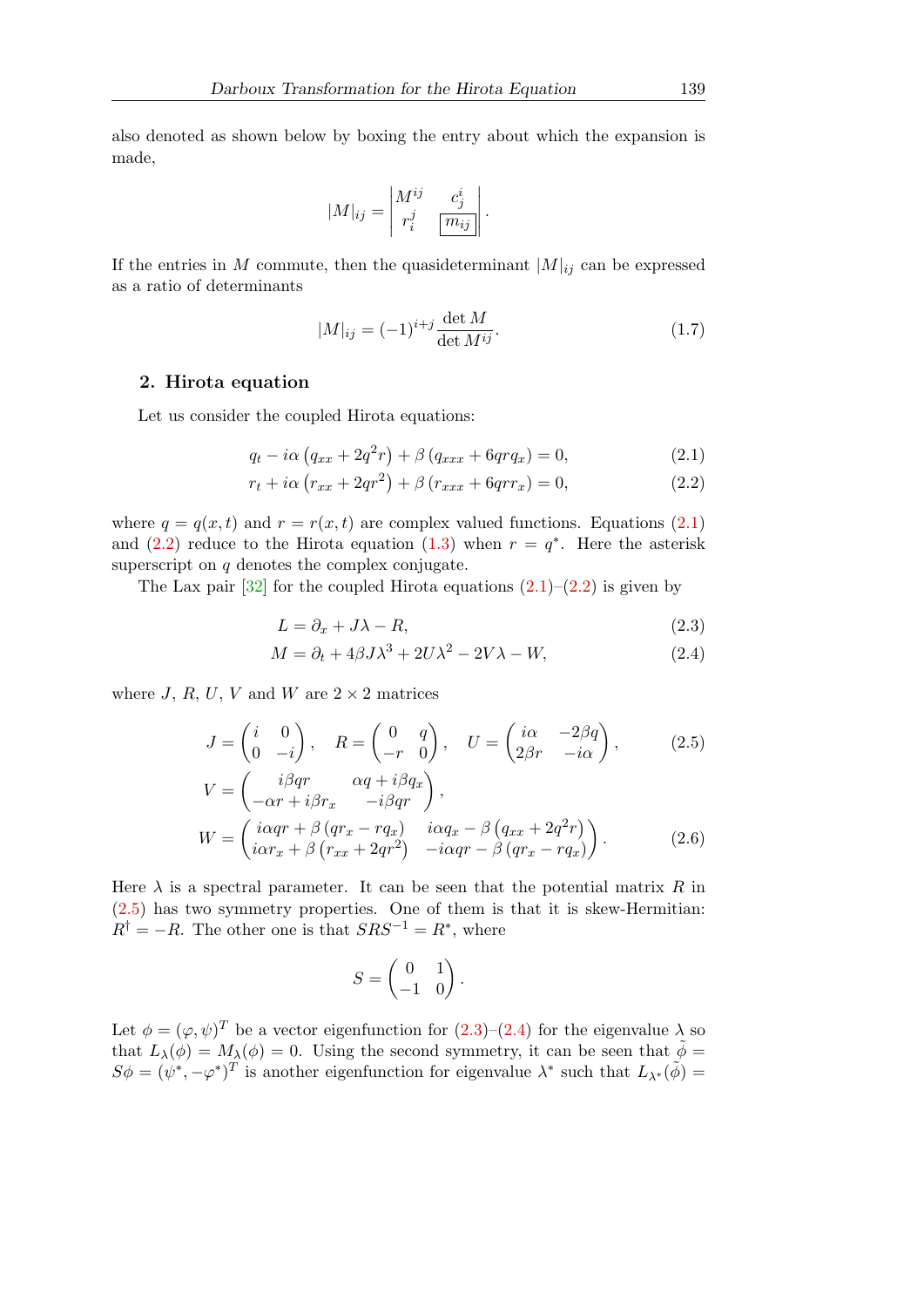$M_{\lambda^*}(\tilde{\phi}) = 0$ . Using these vector eigenfunctions we can define a square  $2 \times 2$ matrix eigenfunction  $\theta$  with 2 × 2 eigenvalue Λ

$$
\theta = \begin{pmatrix} \varphi & \psi^* \\ \psi & -\varphi^* \end{pmatrix}, \quad \Lambda = \begin{pmatrix} \lambda & 0 \\ 0 & \lambda^* \end{pmatrix}, \tag{2.7}
$$

satisfying

<span id="page-4-3"></span><span id="page-4-2"></span><span id="page-4-1"></span>
$$
\theta_x + J\theta \Lambda - R\theta = 0, \qquad (2.8)
$$

$$
\theta_t + 4\beta J \theta \Lambda^3 + 2U \theta \Lambda^2 - 2V \theta \Lambda - W \theta = 0. \tag{2.9}
$$

# <span id="page-4-0"></span>3. Darboux transformations and dimensional reductions

3.1. Darboux transformation. Let us consider the linear operators

$$
L = \partial_x + \sum_{i=0}^n u_i \partial_y^i, \quad M = \partial_t + \sum_{i=0}^n v_i \partial_y^i,
$$
 (3.1)

where  $u_i, v_i$  are  $m \times m$  matrices. The standard approach to Darboux transfor-mations [\[7,](#page-14-5) [24,](#page-15-10) [25\]](#page-15-11) involves a gauge operator  $G_{\theta} = \theta \partial_y \theta^{-1}$ , where  $\theta = \theta(x, y, t)$  is an invertible  $m \times m$  matrix solution to a linear system

$$
L(\phi) = M(\phi) = 0.
$$

If  $\phi$  is any eigenfunction of L and M, then  $\tilde{\phi} = G_{\theta}(\phi)$  satisfies the transformed system

$$
\tilde{L}(\tilde{\phi}) = \tilde{M}(\tilde{\phi}) = 0,
$$

where the linear operators  $\tilde{L} = G_{\theta} L G_{\theta}^{-1}$  and  $\tilde{M} = G_{\theta} M G_{\theta}^{-1}$  have the same forms as  $L$  and  $M$ :

$$
\tilde{L} = \partial_x + \sum_{i=0}^n \tilde{u}_i \partial_y^i, \quad \tilde{M} = \partial_t + \sum_{i=0}^n \tilde{v}_i \partial_y^i.
$$
\n(3.2)

3.2. Dimensional reduction of Darboux transformation Here we describe a reduction of the Darboux transformation from  $(2 + 1)$  to  $(1 + 1)$  dimensions. We choose to eliminate the y-dependence by employing a 'separation of variables' technique. The reader is referred to the paper [\[27\]](#page-15-16) for a more detailed treatment. We make the ansatz

$$
\phi = \phi^r(x, t)e^{\lambda y}, \quad \theta = \theta^r(x, t)e^{\Lambda y},
$$

where  $\lambda$  is a constant scalar and  $\Lambda$  is an  $N \times N$  constant matrix and the superscript  $r$  denotes reduced functions, independent of  $y$ . Hence, in the dimensional reduction we obtain  $\partial_y^i(\phi) = \lambda^i \phi$  and  $\partial_y^i(\theta) = \theta \Lambda^i$ , and thus the operator L and the Darboux transformation G become

$$
L^r = \partial_x + \sum_{i=0}^n u_i \lambda^i, \quad G^r = \lambda - \theta^r \Lambda (\theta^r)^{-1}, \tag{3.3}
$$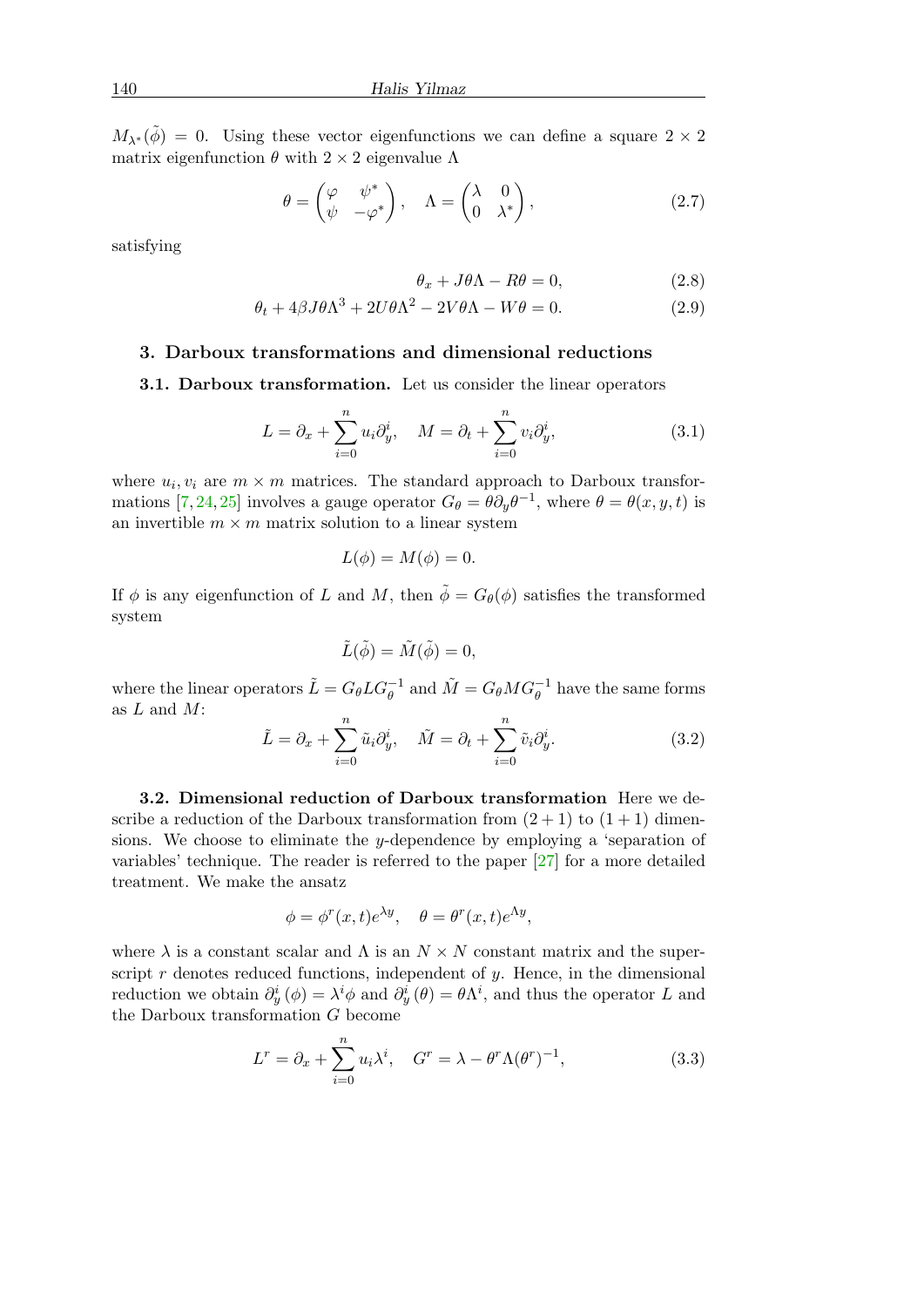where  $\theta^r$  is a matrix eigenfunction of L<sup>r</sup> such that  $L^r(\theta^r) = 0$ , with  $\lambda$  replaced by the matrix  $\Lambda$ , that is,

$$
\theta_x^r + \sum_{i=0}^n u_i \theta^r \Lambda^i = 0.
$$

Below we omit the superscript  $r$  for ease of notation.

3.3. Iteration of reduced Darboux transformations. In this section, we consider the iteration of the Darboux transformations and find closed form expressions for them in terms of quasideterminants.

Let  $L$  be an operator, form invariant under the reduced Darboux transformation  $G_{\theta} = \lambda - \theta \Lambda \theta^{-1}$  discussed above.

Let  $\phi = \phi(x, t)$  be a general eigenfunction of L such that  $L(\phi) = 0$ . Then

$$
\tilde{\phi} = G_{\theta}(\phi) = \lambda \phi - \theta \Lambda \theta^{-1} \phi = \begin{vmatrix} \theta & \phi \\ \theta \Lambda & \lambda \phi \end{vmatrix}
$$

is an eigenfunction of  $\tilde{L} = G_{\theta} L G_{\theta}^{-1}$  so that  $\tilde{L}(\tilde{\phi}) = \lambda \tilde{\phi}$ . Let  $\theta_i$  for  $i = 1, \ldots, n$ , be a particular set of invertible eigenfunctions of L so that  $L(\theta_i) = 0$  for  $\lambda = \Lambda_i$ , and introduce the notation  $\Theta = (\theta_1, \ldots, \theta_n)$ . To apply the Darboux transformation the second time, let  $\theta_{[1]} = \theta_1$  and  $\phi_{[1]} = \phi$  be a general eigenfunction of  $L_{[1]} =$ L. Then  $\phi_{[2]} = G_{\theta_{[1]}}(\phi_{[1]})$  and  $\theta_{[2]} = \phi_{[2]}|_{\phi \to \theta_2}$  are eigenfunctions for  $L_{[2]} =$  $G_{\theta_{[1]}} L_{[1]} G_{\theta_{[1]}}^{-1}$  $\frac{-1}{\theta_{[1]}}.$ 

In general, for  $n \geq 1$ , we define the *n*th Darboux transform of  $\phi$  by

$$
\phi_{[n+1]} = \lambda \phi_{[n]} - \theta_{[n]} \Lambda_n \theta_{[n]}^{-1} \phi_{[n]},
$$
\n(3.4)

in which  $\theta_{[k]} = \phi_{[k]}|_{\phi \to \theta_k}$ . For example,

$$
\phi_{[2]} = \lambda \phi - \theta_1 \Lambda_1 \theta_1^{-1} \phi = \begin{vmatrix} \theta_1 & \phi \\ \theta_1 \Lambda_1 & \lambda \phi \end{vmatrix},
$$

$$
\phi_{[3]} = \lambda \phi_{[2]} - \theta_{[2]} \Lambda_2 \theta_{[2]}^{-1} \phi_{[2]} = \begin{vmatrix} \theta_1 & \theta_2 & \phi \\ \theta_1 \Lambda_1 & \theta_2 \Lambda_2 & \lambda \phi \\ \theta_1 \Lambda_1^2 & \theta_2 \Lambda_2^2 & \lambda^2 \phi \end{vmatrix}.
$$

After n iterations, we get

$$
\phi_{[n+1]} = \begin{vmatrix}\n\theta_1 & \theta_2 & \dots & \theta_n & \phi \\
\theta_1 \Lambda_1 & \theta_2 \Lambda_2 & \dots & \theta_n \Lambda_n & \lambda \phi \\
\theta_1 \Lambda_1^2 & \theta_2 \Lambda_2^2 & \dots & \theta_n \Lambda_n^2 & \lambda^2 \phi \\
\vdots & \vdots & \dots & \vdots & \vdots \\
\theta_1 \Lambda_1^n & \theta_2 \Lambda_2^n & \dots & \theta_n \Lambda_n^n & \lambda^n \phi\n\end{vmatrix}.
$$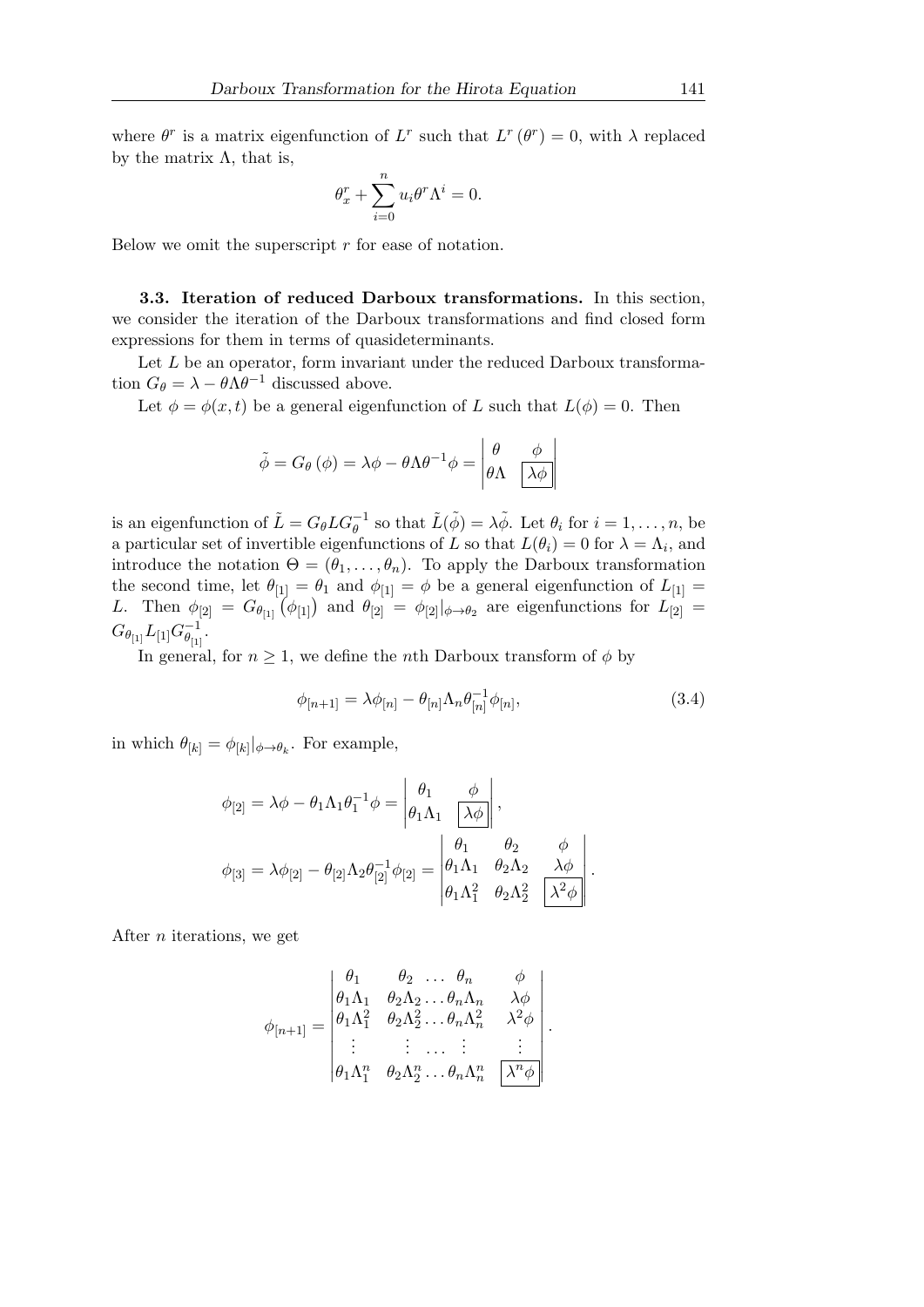# <span id="page-6-0"></span>4. Constructing solutions for Hirota equation

In this section, we determine the specific effect of the Darboux transformation  $G_{\theta} = \lambda - \theta \Lambda \theta^{-1}$  on the operator L given by [\(2.3\)](#page-3-4). Corresponding results hold for the operator M given by [\(2.4\)](#page-3-5). Here the eigenfunction  $\theta$ , the solution of the linear system  $(2.8)$ – $(2.9)$ , is given explicitly with the eigenvalue  $\Lambda$  in  $(2.7)$ . From  $\tilde{L}G_{\theta}=G_{\theta}L$ , the operator  $L=\partial_x+J\lambda-R$  is transformed to a new operator  $\tilde{L}$ in which  $J$  is unchanged and

<span id="page-6-1"></span>
$$
\tilde{R} = R - [J, \theta \Lambda \theta^{-1}]. \tag{4.1}
$$

For notational convenience, we introduce a  $2 \times 2$  matrix Q such that  $R = [J, Q]$ , and hence

$$
Q = \frac{1}{2i} \begin{pmatrix} q \\ r \end{pmatrix},
$$

where the entries left blank are arbitrary and do not contribute to  $R$ . From  $(4.1)$ , it follows that

<span id="page-6-2"></span>
$$
\tilde{Q} = Q - \theta \Lambda \theta^{-1} \tag{4.2}
$$

which can be written in a quasideterminant structure as

$$
\tilde{Q} = Q + \begin{vmatrix} \theta & I_2 \\ \theta \Lambda & \boxed{0_2} \end{vmatrix}.
$$

We rewrite [\(4.2\)](#page-6-2) as

$$
Q_{[2]} = Q_{[1]} - \theta_{[1]} \Lambda_1 \theta_{[1]}^{-1},
$$

where  $Q_{[1]} = Q$ ,  $Q_{[2]} = \tilde{Q}$ ,  $\theta_{[1]} = \theta_1 = \theta$  and  $\Lambda_1 = \Lambda$ . Then, after repeating Darboux transformations  $n$  times, we have

<span id="page-6-3"></span>
$$
Q_{[n+1]} = Q_{[n]} - \theta_{[n]} \Lambda_n \theta_{[n]}^{-1},
$$
\n(4.3)

in which  $\theta_{[k]} = \phi_{[k]} \mid_{\phi \to \theta_k}$ . We express  $P_{[n+1]}$  in the quasideterminant form as

$$
Q_{[n+1]} = Q + \begin{vmatrix} \theta_1 & \theta_2 & \dots & \theta_n & 0_2 \\ \theta_1 \Lambda_1 & \theta_2 \Lambda_2 & \dots & \theta_n \Lambda_n & 0_2 \\ \vdots & \vdots & \dots & \vdots & \vdots \\ \theta_1 \Lambda_1^{n-2} & \theta_2 \Lambda_2^{n-2} & \dots & \theta_n \Lambda_n^{n-2} & 0_2 \\ \theta_1 \Lambda_1^{n-1} & \theta_2 \Lambda_2^{n-1} & \dots & \theta_n \Lambda_n^{n-1} & I_2 \\ \theta_1 \Lambda_1^{n} & \theta_2 \Lambda_2^{n} & \dots & \theta_n \Lambda_n^{n} & 0_2 \end{vmatrix},
$$
(4.4)

where each  $\theta_i, \Lambda_i$  as a  $2 \times 2$  matrix

$$
\theta_i = \begin{pmatrix} \varphi_i & \psi_i^* \\ \psi_i & -\varphi_i^* \end{pmatrix}, \quad \Lambda_i = \begin{pmatrix} \lambda_i & 0 \\ 0 & \lambda_i^* \end{pmatrix}
$$
 (4.5)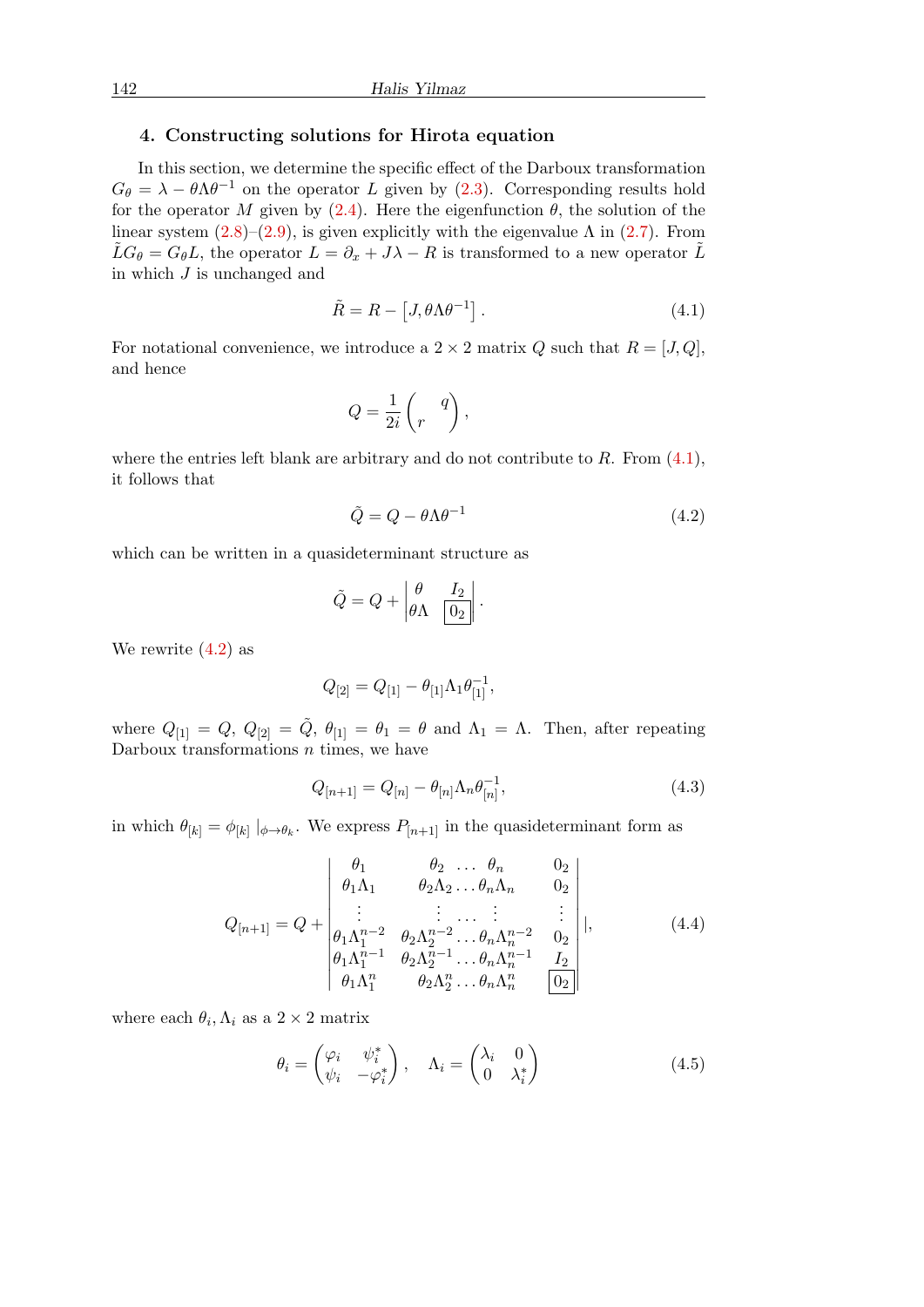in which  $i = 1, ..., n$ . Now let  $\Theta^{(n)}$  be a  $2 \times 2n$  matrix such that

$$
\Theta^{(n)} = (\theta_1 \Lambda_1^n, \dots, \theta_n \Lambda_n^n) = \begin{pmatrix} \varphi^{(n)} \\ \psi^{(n)} \end{pmatrix},
$$

where

$$
\varphi^{(n)} = (\lambda_1^n \varphi_1, \lambda_1^{*n} \psi_1^*, \dots, \lambda_n^n \varphi_n, \lambda_n^{*n} \psi_n^*),
$$
  

$$
\psi^{(n)} = (\lambda_1^n \psi_1, -\lambda_1^{*n} \varphi_1^*, \dots, \lambda_n^n \psi_n, -\lambda_n^{*n} \varphi_n^*)
$$

denote  $1 \times 2n$  row vectors. Thus, [\(4.4\)](#page-6-3) can be written as

$$
Q_{[n+1]} = Q + \begin{vmatrix} \widehat{\Theta} & E \\ \Theta^{(n)} & \boxed{0_2} \end{vmatrix},
$$

where  $\widehat{\Theta} = \left(\theta_i \Lambda_i^{j-1}\right)$  $\binom{j-1}{i}$ and  $E = (e_{2n-1}, e_{2n})$  denote the  $2n \times 2n$  and the  $2n \times 2$  matrices respectively, in which  $e_i$  represents a column vector with 1 in the  $i<sup>th</sup>$  row and zeros elsewhere. Hence, we obtain

<span id="page-7-0"></span>
$$
Q_{[n+1]} = Q + \begin{pmatrix} \begin{vmatrix} \widehat{\Theta} & e_{2n-1} \\ \varphi^{(n)} & \boxed{0} \end{vmatrix} & \begin{vmatrix} \widehat{\Theta} & e_{2n} \\ \varphi^{(n)} & \boxed{0} \end{vmatrix} \\ \begin{vmatrix} \widehat{\Theta} & e_{2n-1} \\ \psi^{(n)} & \boxed{0} \end{vmatrix} & \begin{vmatrix} \widehat{\Theta} & e_{2n} \\ \psi^{(n)} & \boxed{0} \end{vmatrix} \end{pmatrix}.
$$

Here we immediately see that a quasideterminant solution  $q_{[n+1]}$  of the Hirota equation [\(1.3\)](#page-1-0) along with its complex conjugate  $r_{[n+1]}$  can be expressed as

$$
q_{[n+1]} = q + 2i \begin{vmatrix} \widehat{\Theta} & e_{2n} \\ \varphi^{(n)} & 0 \end{vmatrix}, \quad r_{[n+1]} = r + 2i \begin{vmatrix} \widehat{\Theta} & e_{2n-1} \\ \psi^{(n)} & 0 \end{vmatrix}, \quad (4.6)
$$

where it can be easily shown that the reduction  $r_{[n+1]} = q_{[n+1]}^*$  holds.

4.1. Explicit solutions. In order to construct explicit solutions for the Hirota equation  $(1.3)$ , we consider the quasideterminant solution given by  $(4.6)$ in which we obtain

<span id="page-7-1"></span>
$$
q_{[n+1]} = q + 2i \begin{vmatrix} \varphi_1 & \psi_1^* & \cdots & \varphi_n & \psi_n^* & 0 \\ \psi_1 & -\varphi_1^* & \cdots & \psi_n & -\varphi_n^* & 0 \\ \varphi_1 \lambda_1 & \psi_1^* \lambda_1^* & \cdots & \varphi_n \lambda_n & \psi_n^* \lambda_n^* & 0 \\ \psi_1 \lambda_1 & -\varphi_1^* \lambda_1^* & \cdots & \psi_n \lambda_n & -\varphi_n^* \lambda_n^* & 0 \\ \vdots & \vdots & \vdots & \vdots & \vdots & \vdots \\ \varphi_1 \lambda_1^{n-1} & \psi_1^* \lambda_1^{*n-1} & \cdots & \varphi_n \lambda_n^{n-1} & \psi_n^* \lambda_n^{*n-1} & 0 \\ \psi_1 \lambda_1^{n-1} & -\varphi_1^* \lambda_1^{*n-1} & \cdots & \psi_n \lambda_n^{n-1} & -\varphi_n^* \lambda_n^{*n-1} & 1 \\ \varphi_1 \lambda_1^n & \psi_1^* \lambda_1^{*n} & \cdots & \varphi_n \lambda_n^n & \psi_n^* \lambda_n^{*n} & 0 \end{vmatrix} . \tag{4.7}
$$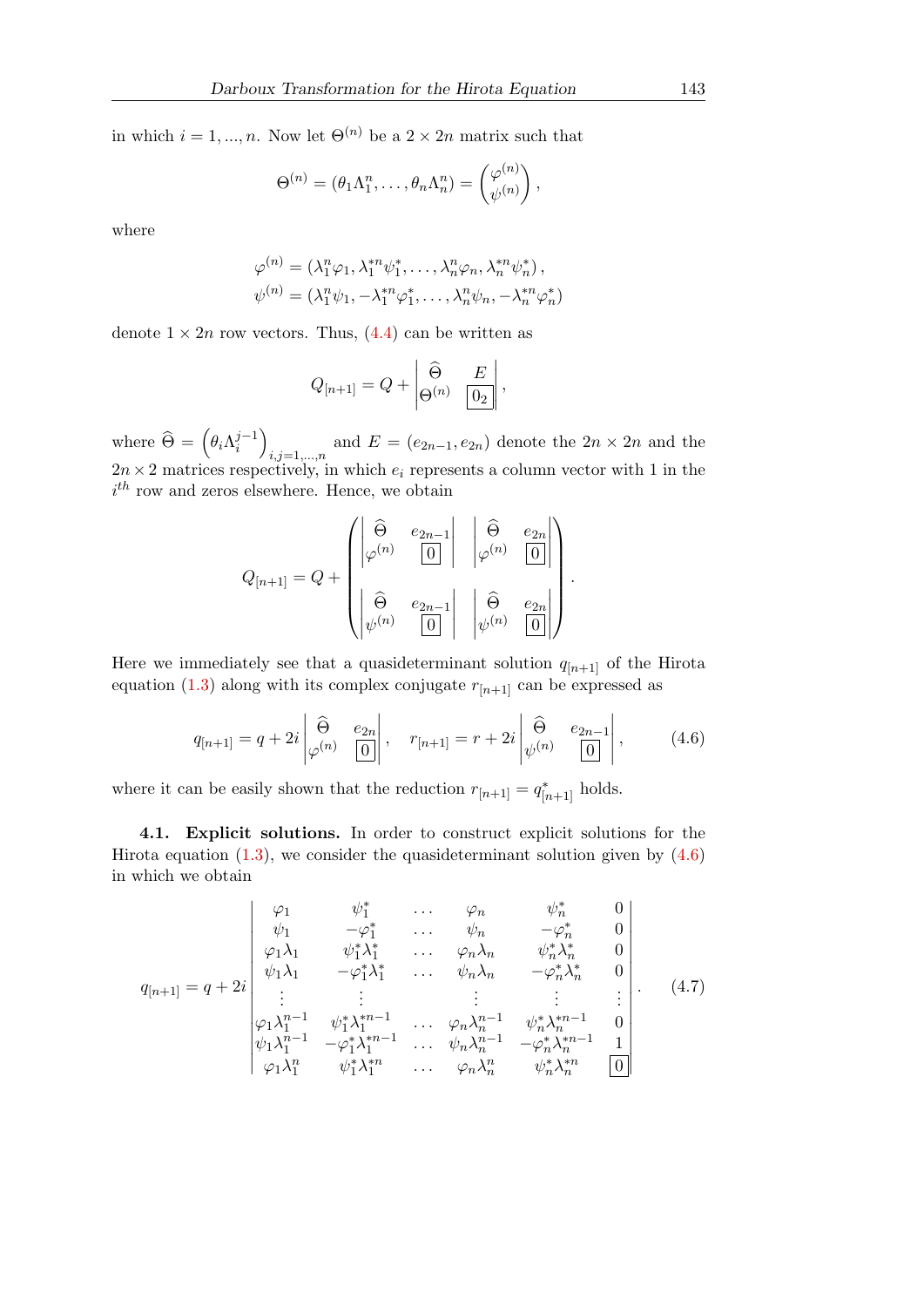Here  $\varphi_j$  and  $\psi_j$  are scalar functions such that the eigenfunction  $\phi_j = (\varphi_j, \psi_j)^T$ denotes n distinct solutions of the spectral problem  $L(\phi_j) = M(\phi_j) = 0$  with the associated eigenvalue  $\lambda_j$ , where the operators L, M are given by  $(2.3)$ – $(2.4)$  so that

<span id="page-8-3"></span><span id="page-8-0"></span>
$$
\phi_{j,x} + J\phi_j \lambda_j - R\phi_j = 0,
$$
  

$$
\phi_{j,t} + 4\beta J\phi_j \lambda_j^3 + 2U\phi_j \lambda_j^2 - 2V\phi_j \lambda_j - W\phi_j = 0,
$$
 (4.8)

in which  $j = 1, \ldots, n$  and J, R, U, V, W are the  $2 \times 2$  matrices given by  $(2.5)$ – [\(2.6\)](#page-3-6). In the next section, we will present some explicit solutions of the equation  $(1.3)$  for the cases  $n = 1, \ldots, 3$ . For the one-fold  $(n = 1)$ , two-fold  $(n = 2)$  and three-fold  $(n = 3)$  Darboux transformations, the solution  $(4.7)$  yields

$$
q_{[2]} = q + 2i \begin{vmatrix} \varphi_1 & \psi_1^* & 0 \\ \psi_1 & -\varphi_1^* & 1 \\ \varphi_1 \lambda_1 & \psi_1^* \lambda_1^* & 0 \end{vmatrix},
$$
  
\n
$$
q_{[3]} = q + 2i \begin{vmatrix} \varphi_1 & \psi_1^* & \varphi_2 & \psi_2^* & 0 \\ \psi_1 & -\varphi_1^* & \psi_2 & -\varphi_2^* & 0 \\ \psi_1^* \lambda_1^* & \psi_2^* \lambda_2^* & \psi_2^* \lambda_2^* & 0 \end{vmatrix}
$$
\n(4.10)

q[3] = q + 2i ϕ1λ<sup>1</sup> ψ 1λ <sup>1</sup> ϕ2λ<sup>2</sup> ψ 2λ 2 ψ1λ<sup>1</sup> −ϕ ∗ 1λ ∗ <sup>1</sup> ψ2λ<sup>2</sup> −ϕ ∗ 2λ ∗ 2 1 ϕ1λ 2 <sup>1</sup> ψ ∗ 1λ ∗2 <sup>1</sup> ϕ2λ 2 <sup>2</sup> ψ ∗ 2λ ∗2 2 0 

and

$$
q_{[4]} = q + 2i \begin{vmatrix} \varphi_1 & \psi_1^* & \varphi_2 & \psi_2^* & \varphi_3 & \psi_3^* & 0 \\ \psi_1 & -\varphi_1^* & \psi_2 & -\varphi_2^* & \psi_3 & -\varphi_3^* & 0 \\ \varphi_1 \lambda_1 & \psi_1^* \lambda_1^* & \varphi_2 \lambda_2 & \psi_2^* \lambda_2^* & \varphi_3 \lambda_3 & \psi_3^* \lambda_3^* & 0 \\ \psi_1 \lambda_1 & -\varphi_1^* \lambda_1^* & \psi_2 \lambda_2 & -\varphi_2^* \lambda_2^* & \psi_3 \lambda_3 & -\varphi_3^* \lambda_3^* & 0 \\ \varphi_1 \lambda_1^2 & \psi_1^* \lambda_1^* & \varphi_2 \lambda_2^2 & \psi_2^* \lambda_2^* & \varphi_3 \lambda_3^2 & \psi_3^* \lambda_3^* & 0 \\ \psi_1 \lambda_1^2 & -\varphi_1^* \lambda_1^{*2} & \psi_2 \lambda_2^2 & -\varphi_2^* \lambda_2^{*2} & \psi_3 \lambda_3^2 & -\varphi_3^* \lambda_3^{*2} & 1 \\ \varphi_1 \lambda_1^3 & \psi_1^* \lambda_1^{*3} & \varphi_2 \lambda_2^3 & \psi_2^* \lambda_2^{*3} & \varphi_3 \lambda_3^3 & \psi_3^* \lambda_3^{*3} & 0 \end{vmatrix}
$$
(4.11)

respectively. The quasideterminant solutions  $(4.9)$ – $(4.10)$  can be expanded as

<span id="page-8-5"></span><span id="page-8-4"></span><span id="page-8-2"></span><span id="page-8-1"></span>
$$
q_{[2]} = q - 2i\left(\lambda_1 - \lambda_1^*\right) \frac{\varphi_1 \psi_1^*}{|\varphi_1|^2 + |\psi_1|^2} \tag{4.12}
$$

and

$$
q_{[3]} = q - 2i \frac{\Lambda_{11} \left( \prod_{12} |\varphi_2|^2 + \prod_{12}^* |\psi_2|^2 \right) \varphi_1 \psi_1^* + \Lambda_{22} \left( \Lambda_{12} |\varphi_1|^2 + \Lambda_{12}^* |\psi_1|^2 \right) \varphi_2 \psi_2^*}{|\lambda_1 - \lambda_2|^2 |\varphi_1 \varphi_2^* + \psi_1 \psi_2^*|^2 + |\lambda_1 - \lambda_2^*|^2 |\varphi_1 \psi_2 - \varphi_2 \psi_1|^2},\tag{4.13}
$$

where

$$
\Lambda_{11} = \lambda_1 - \lambda_1^*, \quad \Lambda_{22} = \lambda_2 - \lambda_2^*, \quad \Lambda_{12} = (\lambda_1 - \lambda_2) (\lambda_1 - \lambda_2^*),
$$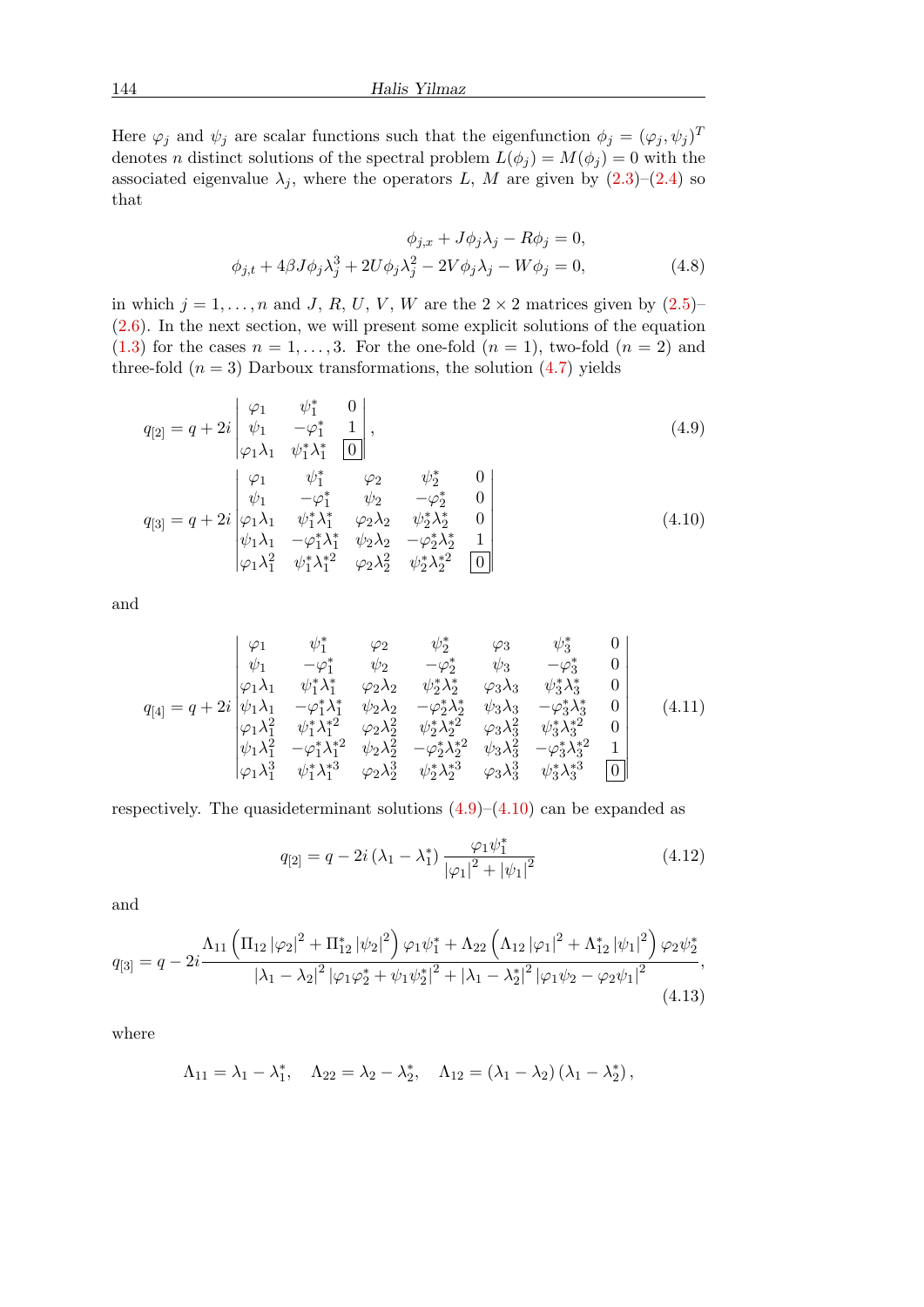$$
\Pi_{12} = (\lambda_1 - \lambda_2) (\lambda_1^* - \lambda_2).
$$

Moreover, the solution [\(4.11\)](#page-8-2) can be expressed in terms of determinants such that

<span id="page-9-2"></span>
$$
q_{[4]} = q - 2i\frac{D}{\Delta},\tag{4.14}
$$

in which

$$
D = \begin{vmatrix} \varphi_1 & \psi_1^* & \varphi_2 & \psi_2^* & \varphi_3 & \psi_3^* \\ \psi_1 & -\varphi_1^* & \psi_2 & -\varphi_2^* & \psi_3 & -\varphi_3^* \\ \varphi_1\lambda_1 & \psi_1^*\lambda_1^* & \varphi_2\lambda_2 & \psi_2^*\lambda_2^* & \varphi_3\lambda_3 & \psi_3^*\lambda_3^* \\ \psi_1\lambda_1 & -\varphi_1^*\lambda_1^* & \psi_2\lambda_2 & -\varphi_2^*\lambda_2^* & \psi_3\lambda_3 & -\varphi_3^*\lambda_3^* \\ \varphi_1\lambda_1^2 & \psi_1^*\lambda_1^{*2} & \varphi_2\lambda_2^2 & \psi_2^*\lambda_2^{*2} & \varphi_3\lambda_3^2 & \psi_3^*\lambda_3^{*2} \\ \varphi_1\lambda_1^3 & \psi_1^*\lambda_1^{*3} & \varphi_2\lambda_2^3 & \psi_2^*\lambda_2^{*3} & \varphi_3\lambda_3^3 & \psi_3^*\lambda_3^{*3} \\ \varphi_1 & \psi_1^* & \varphi_2 & \psi_2^* & \varphi_3 & \psi_3^* \\ \psi_1 & -\varphi_1^* & \psi_2 & -\varphi_2^* & \psi_3 & -\varphi_3^* \\ \psi_1\lambda_1 & \psi_1^*\lambda_1^* & \varphi_2\lambda_2 & \psi_2^*\lambda_2^* & \varphi_3\lambda_3 & \psi_3^*\lambda_3^* \\ \psi_1\lambda_1 & -\varphi_1^*\lambda_1^* & \psi_2\lambda_2 & -\varphi_2^*\lambda_2^* & \psi_3\lambda_3 & -\varphi_3^*\lambda_3^* \\ \varphi_1\lambda_1^2 & \psi_1^*\lambda_1^{*2} & \varphi_2\lambda_2^2 & \psi_2^*\lambda_2^{*2} & \varphi_3\lambda_3^2 & \psi_3^*\lambda_3^{*2} \\ \psi_1\lambda_1^2 & -\varphi_1^*\lambda_1^{*2} & \psi_2\lambda_2^2 & -\varphi_2^*\lambda_2^{*2} & \psi_3\lambda_3^2 & -\varphi_3^*\lambda_3^{*2} \end{vmatrix}
$$

# <span id="page-9-0"></span>5. Particular solutions

5.1. Solutions for zero seed. For  $q = r = 0$ , the spectral problem  $(4.8)$ becomes

<span id="page-9-1"></span>
$$
\phi_{j,x} + J\phi_j \lambda_j = 0,
$$
  

$$
\phi_{j,t} + (4\beta \lambda_j^3 + 2\alpha \lambda_j^2) J\phi_j = 0,
$$

which has a solution  $\phi_j = (\varphi_j, \psi_j)^T$  such that

$$
\varphi_j(x, t, \lambda_j) = e^{-i\left[\lambda_j x + \left(2\alpha \lambda_j^2 + 4\beta \lambda_j^3\right)t\right]}, \quad \psi_j(x, t, \lambda_j) = e^{i\left[\lambda_j x + \left(2\alpha \lambda_j^2 + 4\beta \lambda_j^3\right)t\right]},
$$
(5.1)

where  $j = 1, \ldots, n$ .

**Case I**  $(n = 1)$ . By letting  $\lambda_1 = \xi + i\eta$  and substituting the functions  $\varphi_1$ and  $\psi_1$  given by [\(5.1\)](#page-9-1) into [\(4.12\)](#page-8-4), we obtain the one-soliton solution of the Hirota equation  $(1.3)$  as

$$
q_{[2]} = 2\eta e^{-2i[\xi x + 2(\alpha[\xi^2 - \eta^2] + 2\beta[\xi^3 - 3\xi\eta^2])t]} \text{ sech} (2\eta x + 8[\alpha\xi\eta + \beta(\beta\xi^2\eta - \eta^3)t])
$$

which yields

$$
|q_{[2]}|^2 = 4\eta^2 \operatorname{sech}^2(2\eta x + 8[\alpha \xi \eta + \beta (3\xi^2 \eta - \eta^3)] t).
$$

This solution is plotted in Fig. [5.1.](#page-10-0)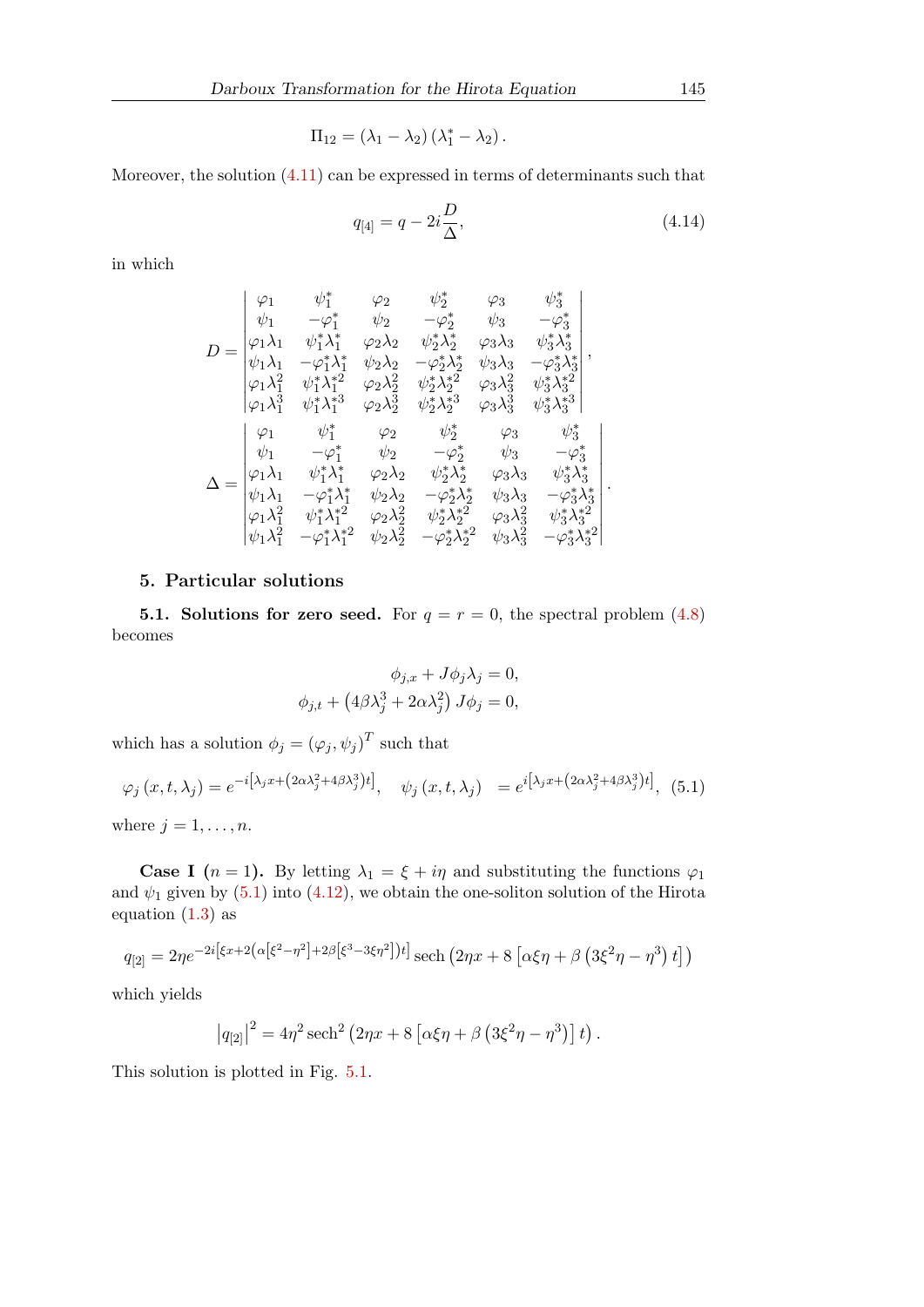<span id="page-10-0"></span>

Fig. 5.1: One-soliton solution  $|q_{2}|$  of the HE [\(1.3\)](#page-1-0) when  $\alpha = \beta = 1, \xi = 0.8, \eta =$ 1.6. Figure (a) describes its surface and (b) gives its profiles at different times  $t = -1.8$  (red),  $t = 0$  (blue),  $t = 1.8$  (green).

**Case II**  $(n = 2)$ . Let  $\lambda_1 = \xi + \eta_1$  and  $\lambda_2 = \xi + \eta_2$  such that  $\eta_1 \eta_2 \neq 0$ . By substituting the corresponding eigenfunctions  $\varphi_1, \psi_1$  and  $\varphi_2, \psi_2$ , given by [\(5.1\)](#page-9-1), into  $(4.13)$ , we obtain the two-soliton solution of the Hirota equation  $(1.3)$  as

$$
q_{[3]} = 4\left(\eta_1^2 - \eta_2^2\right) \frac{\eta_1 e^{-ig_1} \cosh f_2 - \eta_2 e^{-ig_2} \cosh f_1}{\left(\eta_1 - \eta_2\right)^2 \cosh F_1 + \left(\eta_1 + \eta_2\right)^2 \cosh F_2 - 4\eta_1 \eta_2 \cos F_3}
$$

which yields

$$
\left|q_{[3]}\right|^2 = 16 \left(\eta_1^2 - \eta_2^2\right)^2 \frac{\eta_2^2 \cosh^2 f_1 + \eta_1^2 \cosh^2 f_2 - 2\eta_1 \eta_2 \cosh f_1 \cosh f_2 \cos F_3}{\left[\left(\eta_1 - \eta_2\right)^2 \cosh F_1 + \left(\eta_1 + \eta_2\right)^2 \cosh F_2 - 4\eta_1 \eta_2 \cos F_3\right]^2},
$$

where

$$
f_1 = 2\eta_1 \left[ x + 4 \left( \alpha \xi + \beta \left[ 3\xi^2 - \eta_1^2 \right] \right) t \right],
$$
  
\n
$$
f_2 = 2\eta_2 \left[ x + 4 \left( \alpha \xi + \beta \left[ 3\xi^2 - \eta_2^2 \right] \right) t \right],
$$
  
\n
$$
g_1 = 2\xi x + 4 \left[ \alpha \left( \xi^2 - \eta_1^2 \right) + 2\beta \xi \left( \xi^2 - 3\eta_1^2 \right) \right] t,
$$
  
\n
$$
g_2 = 2\xi x + 4 \left[ \alpha \left( \xi^2 - \eta_2^2 \right) + 2\beta \xi \left( \xi^2 - 3\eta_2^2 \right) \right] t
$$

and  $F_1 = f_1 + f_2$ ,  $F_2 = f_1 - f_2$ ,  $F_3 = g_1 - g_2$  such that

$$
F_1 = 2(\eta_1 + \eta_2) [x + 4(\alpha\xi + \beta [3\xi^2 + \eta_1\eta_2 - \eta_1^2 - \eta_2^2]) t],
$$
  
\n
$$
F_2 = 2(\eta_1 - \eta_2) [x + 4(\alpha\xi + \beta [3\xi^2 - \eta_1\eta_2 - \eta_1^2 - \eta_2^2]) t],
$$
  
\n
$$
F_3 = 4(\eta_2^2 - \eta_1^2) [\alpha + 6\beta\xi] t.
$$

By choosing appropriate parameters, the two-soliton solution of the Hirota equation  $(1.3)$  is plotted in Fig. [5.2.](#page-11-0)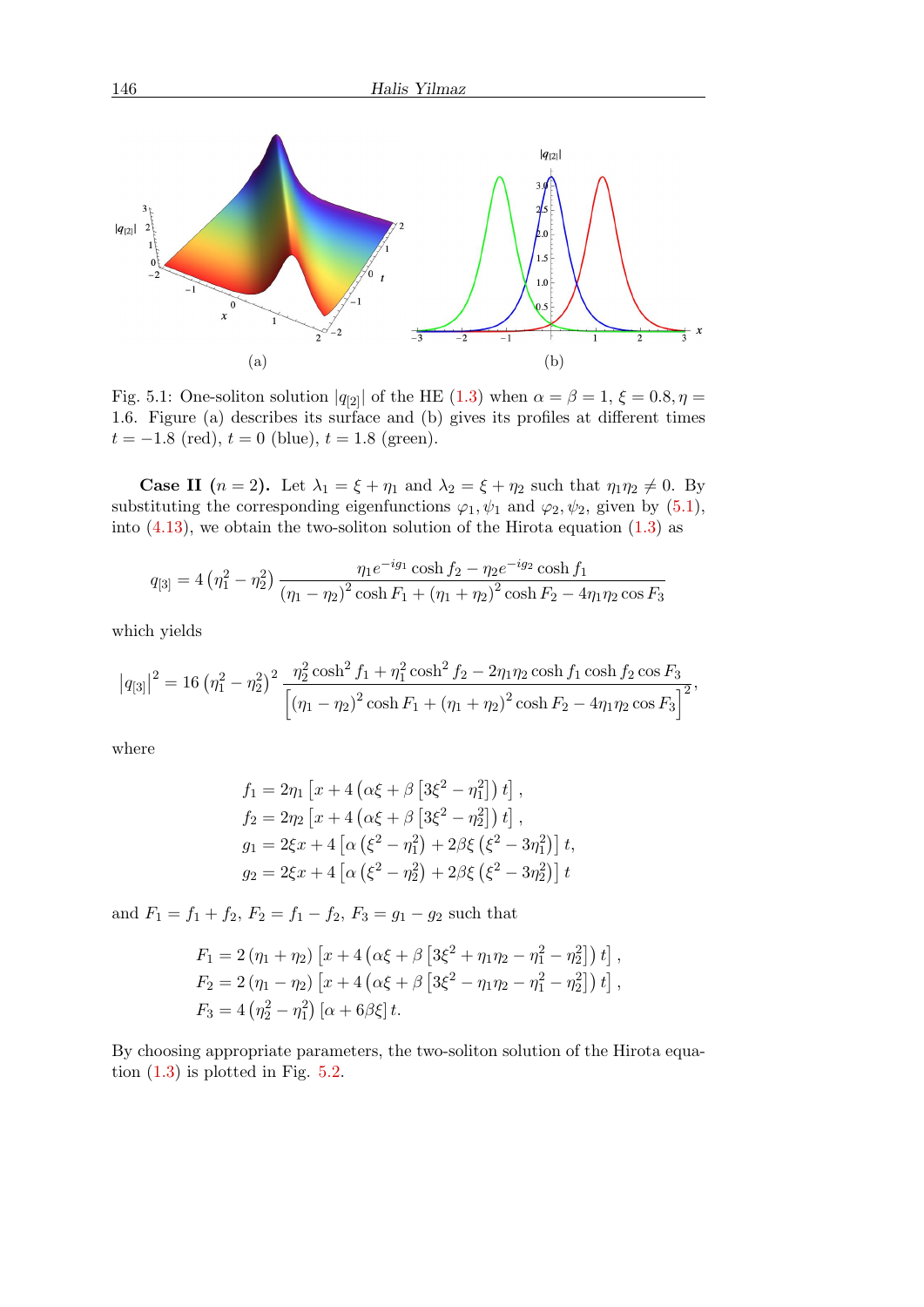<span id="page-11-0"></span>

Fig. 5.2: Two-soliton solution  $|q_{3}|$  of the HE [\(1.3\)](#page-1-0) when  $\alpha = \beta = 1, \xi = 0.5$ ,  $\eta_1 = 0.7$  and  $\eta_2 = 1.1$ . (a) Surface diagram. (b) Contour diagram.

**Case III**  $(n = 3)$ . In this case, we have three eigenvalues  $\lambda_1$ ,  $\lambda_2$  and  $\lambda_3$ . Let us choose  $\lambda_1 = i$ ,  $\lambda_2 = 2i$  and  $\lambda_3 = 3i$ . By substituting the corresponding eigenfunctions  $(\varphi_1, \psi_1)^T$ ,  $(\varphi_2, \psi_2)^T$  and  $(\varphi_3, \psi_3)^T$ , given by [\(5.1\)](#page-9-1), into [\(4.14\)](#page-9-2), we obtain the three-soliton solution of the Hirota equation [\(1.3\)](#page-1-0). By choosing appropriate parameters, this solution is plotted in Fig. [5.3.](#page-11-1)

<span id="page-11-1"></span>

Fig. 5.3: Three-soliton solution  $|q_{4}|$  of the HE [\(1.3\)](#page-1-0) when  $\lambda_1 = i$ ,  $\lambda_2 = 2i$  and  $\lambda_3 = 3i$ . (a) Surface diagram. (b) Density diagram.

**5.2.** Solutions for non-zero seed. In this subsection, for  $q, r \neq 0$  and  $r = q^*$ , we take  $q = ce^{i\mu}$  as a plane wave solution of the Hirota equation [\(1.3\)](#page-1-0), where  $\mu = ax + bt$  in which  $a, b, c \in \mathbb{R}$  under the condition  $b = \alpha (2c^2 - a^2) +$  $\beta$  ( $a^3 - 6ac^2$ ). We use this as a seed solution. Substituting  $q = ce^{i\mu}$  into the linear system [\(4.8\)](#page-8-3) and then solving for the eigenfunction  $\phi_j = (\varphi_j, \psi_j)^T$ , we obtain

$$
\varphi_j(x,t,\lambda_j) = e^{\frac{1}{2}i\mu} \left( c_j e^{\frac{1}{2}i\gamma_j} + e_j e^{-\frac{1}{2}i\gamma_j} \right),
$$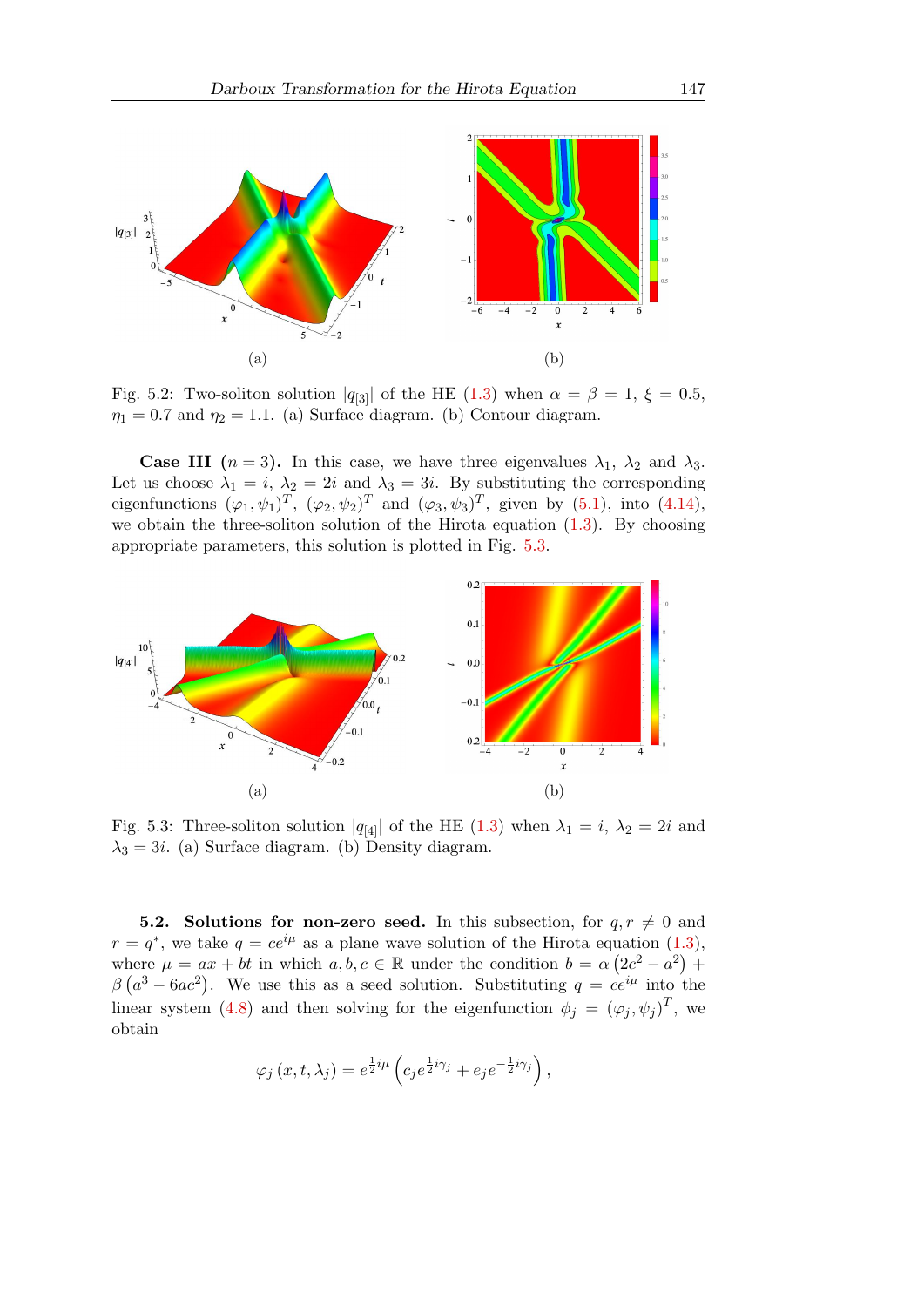<span id="page-12-1"></span>
$$
\psi_j(x, t, \lambda_j) = e^{-\frac{1}{2}i\mu} \left( \tilde{c}_j e^{\frac{1}{2}i\gamma_j} + \tilde{e}_j e^{-\frac{1}{2}i\gamma_j} \right), \tag{5.2}
$$

where

$$
\gamma_j = s_j (x + k_j t), \quad \tilde{c}_j = i \frac{c_j}{2c} (a + 2\lambda_j + s_j), \quad \tilde{e}_j = i \frac{e_j}{2c} (a + 2\lambda_j - s_j)
$$

in which  $s_j = \sqrt{(a + 2\lambda_j)^2 + 4c^2}$ ,  $k_j = \alpha (2\lambda_j - a) + \beta (a^2 - 2a\lambda_j + 4\lambda_j^2 - 2c^2)$ and  $c_j$ ,  $e_j$  are arbitrary constants such that  $j = 1, \ldots, n$ .

**Case IV**  $(n = 1)$ . Let the eigenvalue  $\lambda_1 = \xi + i\eta$ . For simplicity, choose  $a = -2\xi$  and  $e_1 = \delta c_1 = \delta c$  in which  $\delta^2 = 1$ . Substituting the seed solution  $q =$  $ce^{i\mu}$  and the functions  $\varphi_1$ ,  $\psi_1$ , given by [\(5.2\)](#page-12-1), into [\(4.12\)](#page-8-4), we obtain the following breather solution:

$$
q_{[2]} = ce^{i\mu} \left( 1 -2\eta \frac{\eta \cosh(\Omega t) - i\omega \sinh(\Omega t) + \delta \eta \cos[2\omega(x + \Gamma t)] + \delta \omega \sin[2\omega(x + \Gamma t)]}{c^2 \cosh(\Omega t) + \delta \eta^2 \cos[2\omega(x + \Gamma t)] + \delta \eta \omega \sin[2\omega(x + \Gamma t)]} \right),
$$
\n(5.3)

where

<span id="page-12-2"></span>
$$
\mu = -2\xi x + \left[2\alpha \left(c^2 - 2\xi^2\right) + 4\beta \left(3c^2\xi - 2\xi^3\right)\right]t,
$$
  
\n
$$
\omega = \sqrt{c^2 - \eta^2},
$$
  
\n
$$
\Omega = 4\eta \omega (\alpha + 6\beta \xi),
$$
  
\n
$$
\Gamma = 4\alpha \xi + 2\beta \left(6\xi^2 - 2\eta^2 - c^2\right).
$$

Thus, we have  $|q_{[2]}|^2 = c^2 \frac{F^2 + G^2}{H^2}$ , where

$$
F = (2\eta^2 - c^2)\cosh(\Omega t) + \delta\eta^2\cos[2w(x + \Gamma t)] + \delta\eta w\sin[2w(x + \Gamma t)],
$$
  
\n
$$
G = 2\eta w\sinh(\Omega t)
$$
  
\n
$$
H = c^2\cosh(\Omega t) + \delta\eta^2\cos[2w(x + \Gamma t)] + \delta\eta w\sin[2w(x + \Gamma t)].
$$

Fig. [5.4](#page-13-0) shows the dynamical evolution of the breather solution of the Hirota equation [\(1.3\)](#page-1-0).

#### <span id="page-12-0"></span>6. Rogue wave solutions

In this section, we consider the breather solution  $(5.3)$  of the HE  $(1.3)$  with  $\delta = -1$ . Here we use the Taylor expansion approach [\[2,](#page-14-10) [32\]](#page-16-7) in order to obtain the rogue wave solutions of the HE from the breather solution [\(5.3\)](#page-12-2). The Taylor expansion of the breather solution [\(5.3\)](#page-12-2) with the limit  $c \to \eta$  gives us the firstorder rogue wave solution of the Hirota equation:

<span id="page-12-3"></span>
$$
q_{[2]} = \eta e^{i\mu} \left[ -1 + 2 \frac{1 + 4i\eta^2 (\alpha + 6\beta \xi) t}{1 + 8\eta^4 (\alpha + 6\beta \xi)^2 t^2 + 2\eta^2 (x + \Gamma t)^2 - 2\eta (x + \Gamma t)} \right], \quad (6.1)
$$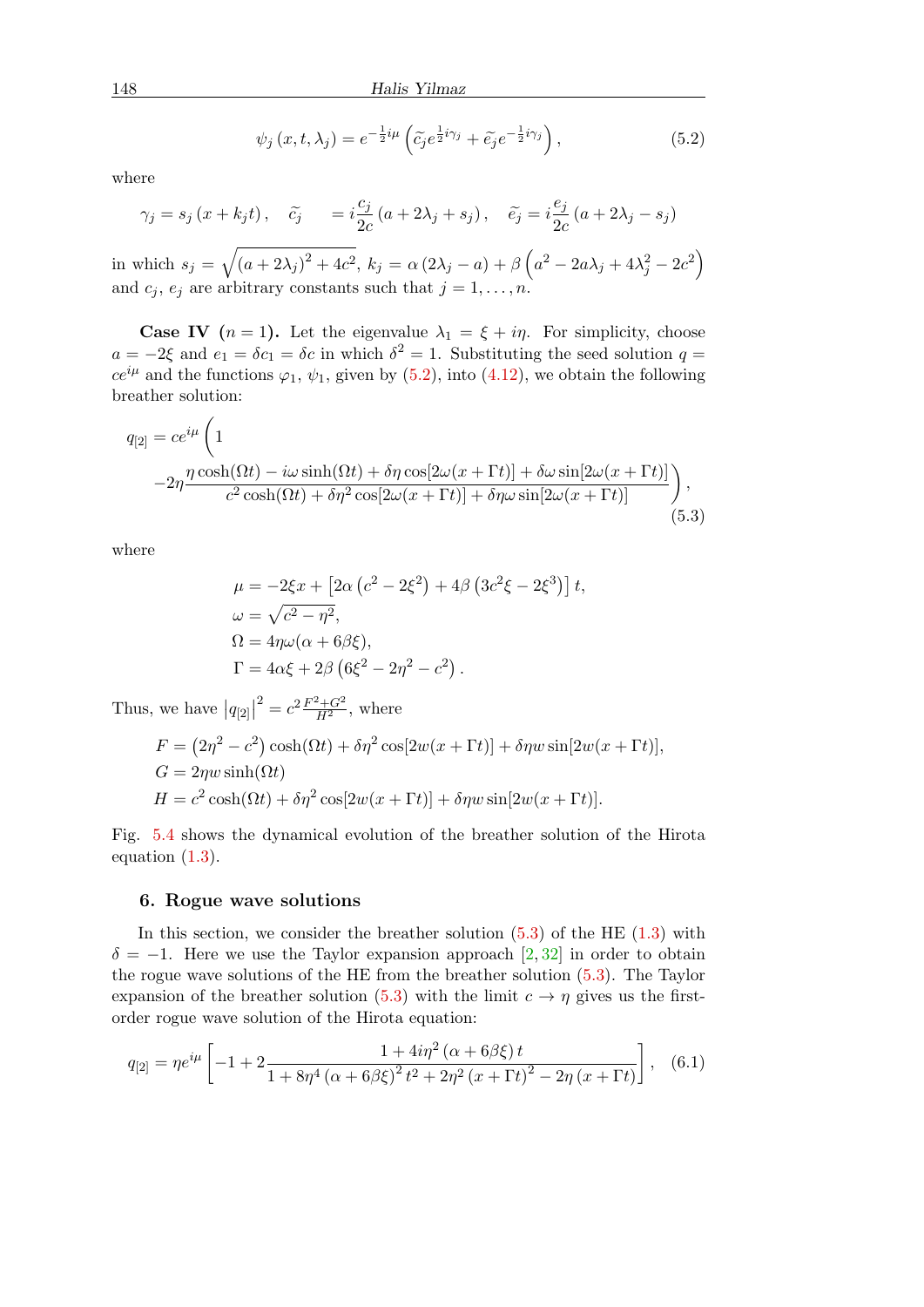<span id="page-13-0"></span>

Fig. 5.4: Breather solution  $|q_{22}|$  of the HE [\(1.3\)](#page-1-0) when  $c = \delta = 1$ ,  $\alpha = \beta = 1$ ,  $\xi =$ 0.04 and  $\eta = 0.76$ . (a) Surface diagram. (b) Density diagram.

where

$$
\mu = -2\xi x + bt, \quad \Gamma = 4\alpha \xi + 6\beta \left(2\xi^2 - \eta^2\right).
$$

in which  $b = 2\alpha (\eta^2 - 2\xi^2) + 4\beta \xi (3\eta^2 - 2\xi^2)$ . This is the simplest RW solution of the HE [\(1.3\)](#page-1-0). This rogue wave solution of the Hirota equation is shown in Fig. [6.1\(](#page-13-1)a). Furthermore, by choosing  $\alpha = 1, \beta = 0$ , the rogue wave solution [\(6.1\)](#page-12-3)

<span id="page-13-1"></span>

Fig. 6.1: The first-order rogue wave solutions of (a) the HE [\(1.3\)](#page-1-0) with parameters  $\alpha = \beta = 1, \xi = 0.5$  and  $\eta = 1$ . (b) the NLS [\(1.1\)](#page-0-2) equation when  $\xi = 0$  and  $\eta = 2$ .

reduces to the first-order RW solution of the NLS equation [\(1.1\)](#page-0-2) :

$$
q_{[2]} = \eta e^{i\mu} \left[ -1 + 2 \frac{1 + 4i\eta^2 t}{1 + 8\eta^4 t^2 + 2\eta^2 (x + 4\xi t)^2 - 2\eta (x + 4\xi t)} \right].
$$
 (6.2)

This is the fundamental Peregrine-like rogue wave solution which is shown in Fig. [6.1\(](#page-13-1)b). Finally, we should point out that the higher-order RW solutions of the HE  $(1.3)$  can be constructed by different methods, for example, by using gDT  $[3,13]$  $[3,13]$ .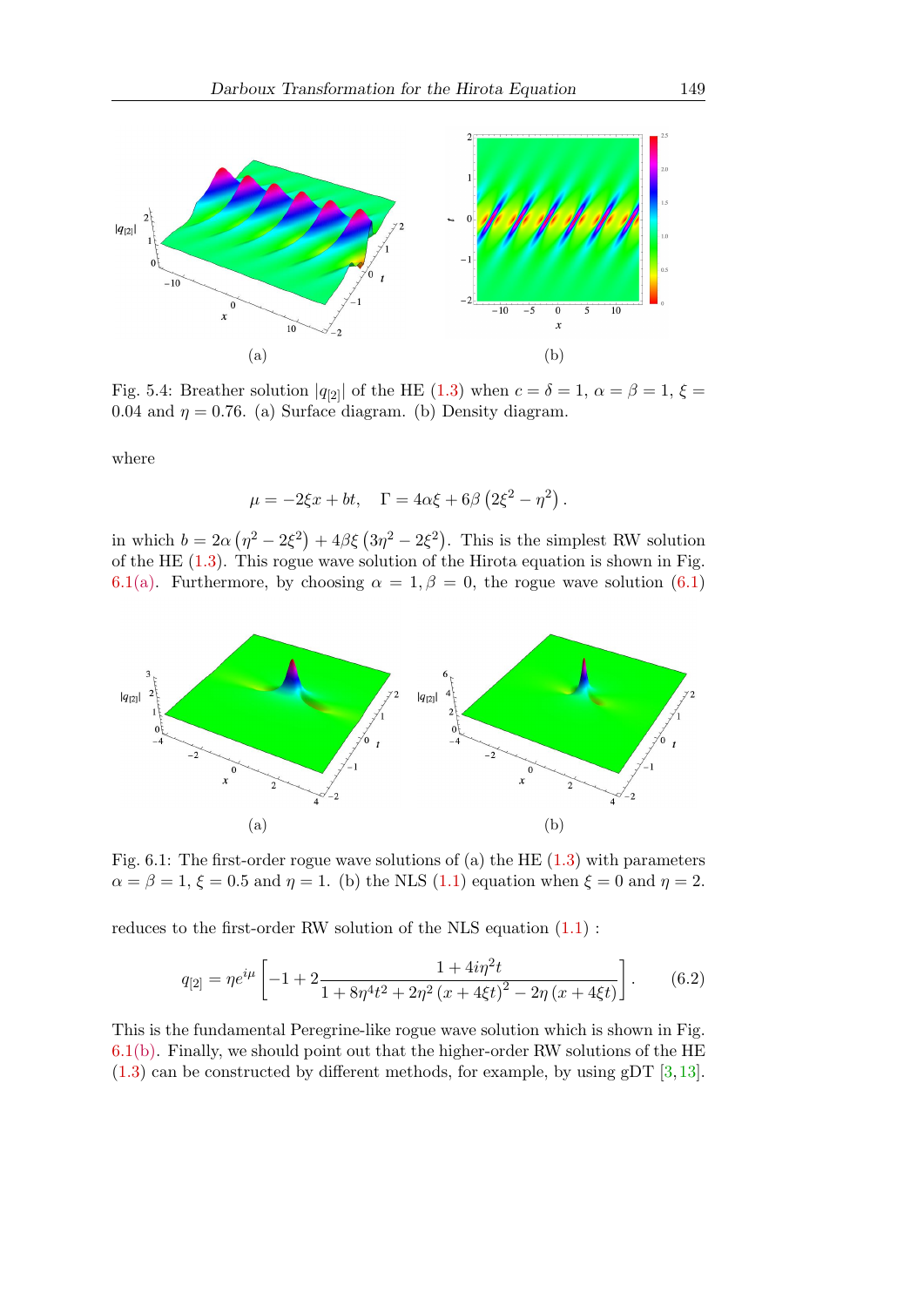#### <span id="page-14-11"></span>7. Conclusion

In conclusion, we have studied a standard Darboux transformation to construct quasideterminant solutions for the Hirota equation [\(1.3\)](#page-1-0). These quasideterminants are expressed in terms of solutions of the linear partial differential equations given by [\(4.8\)](#page-8-3). It should be highlighted that these quasideterminant solutions arise naturally from the Darboux transformation we present here. Furthermore, the multi-soliton, breather and rogue wave solutions for zero and nonzero seeds are given as particular examples for the HE. The examples of these particular solutions are plotted in the figures [5.1–](#page-10-0)[6.1](#page-13-1) with the chosen parameters. Finally, we point out that the method we present in this paper allows us to construct exact solutions for other integrable nonlinear evolution equations such as [\[12,](#page-14-12) [28,](#page-15-17) [37\]](#page-16-11).

Acknowledgments. The author would like to thank the anonymous referee for some detailed comments and suggestions on the rogue wave, which helped to improve the quality of the paper.

#### References

- <span id="page-14-3"></span>[1] G.P. Agrawal, Nonlinear Fiber Optics, Academic Press, 2007.
- <span id="page-14-10"></span>[2] N. Akhmediev, A. Ankiewicz, and M. Taki, Waves that appear from nowhere and disappear without a trace, Phys. Lett. A 373 (2009), 675–678.
- <span id="page-14-4"></span>[3] A. Ankiewicz, J.M. Soto-Crespo, and N. Akhmediev, Rogue waves and rational solutions of the Hirota equation, Phys. Rev. E 81 (2010), 046602.
- <span id="page-14-0"></span>[4] D.J. Benney and A.C. Newell, The propagation of nonlinear wave envelopes, J. Math. Phys. 46 (1967), 133–139.
- <span id="page-14-1"></span>[5] D.J. Benney and G.J. Roskes, Wave instabilities, Stud. Appl. Math. 48 (1969), 377–385.
- <span id="page-14-2"></span>[6] H.H. Chen, Y.C. Lee, and C.S. Liu, Integrability of nonlinear Hamiltonian systems by inverse scattering method, Physica Scripta 20 (1979), 490–492.
- <span id="page-14-5"></span> $[7]$  G. Darboux, Sur une proposition relative aux équations linéaires C. R. Acad. Sci. 94 (1882), 1456–1459.
- <span id="page-14-6"></span>[8] I. Gelfand and V. Retakh, Determinants of the matrices over noncomutative rings, Funct. Anal. App. 25 (1991), 91–102.
- <span id="page-14-7"></span>[9] I. Gelfand, S. Gelfand, V. Retakh, and R.L. Wilson, Quasideterminants, Adv. Math. 193 (2005), 56–141.
- <span id="page-14-8"></span>[10] C.R. Gilson and J.J.C. Nimmo, On a direct approach to quasideterminant solutions of a noncommutative KP equation, J. Phys. A: Math. Theor. 40 (2007), 3839–3850.
- <span id="page-14-9"></span>[11] C.R. Gilson, M. Hamanaka, and S.C. Huang and J. J. C. Nimmo, Soliton Solutions of Noncommutative Anti-Self-Dual Yang–Mills Equations, J. Phys. A: Math. Theor. 53 (2020) 404002.
- <span id="page-14-12"></span>[12] C.R. Gilson and S.R. Macfarlane, Dromion solutions of noncommutative Davey– Stewartson equations, J. Phys. A: Math. Theor. 42 (2009), 235232.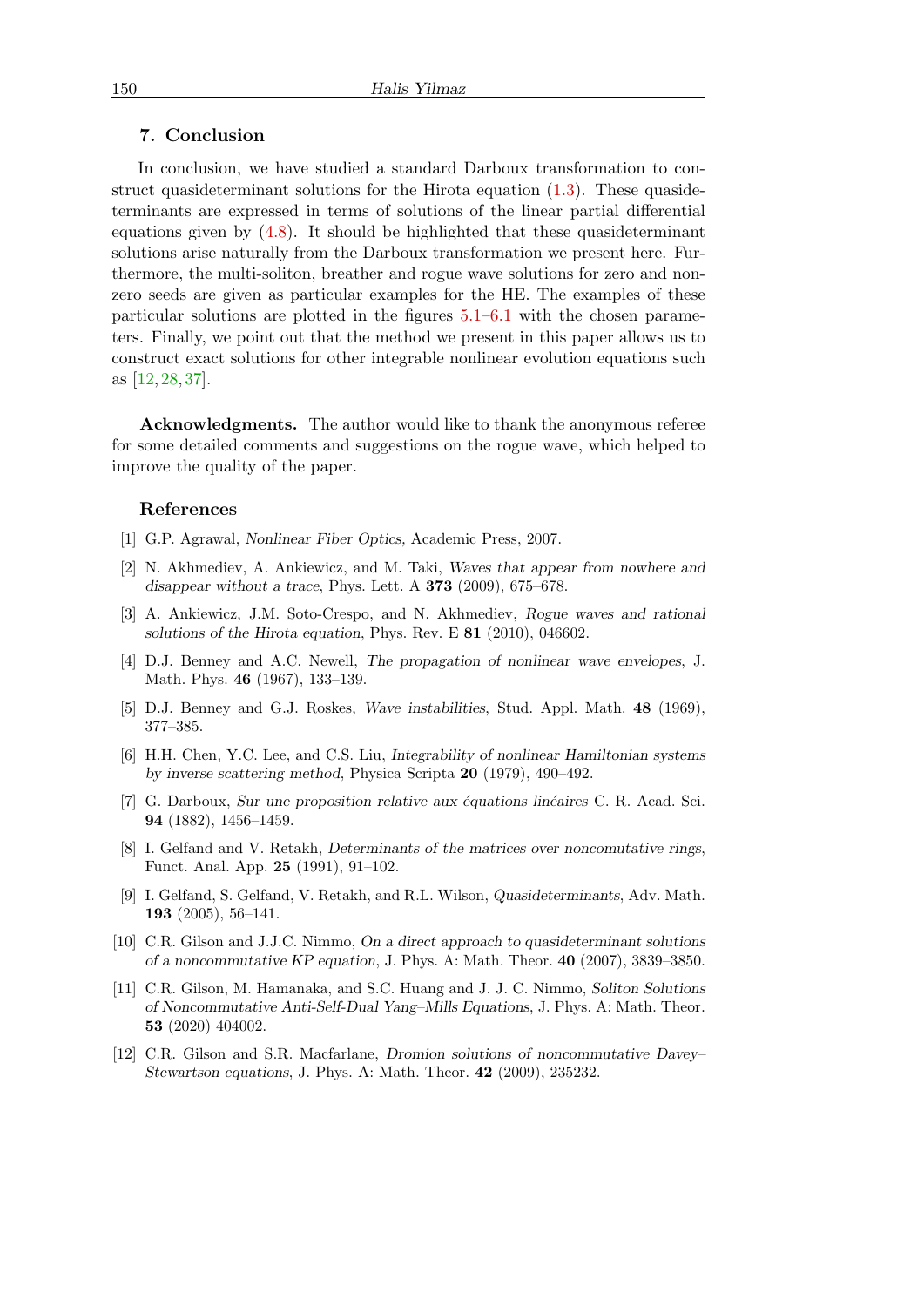- <span id="page-15-15"></span>[13] B.L. Guo, L.M. Ling, and Q.P. Liu, Nonlinear Schrödinger Equation: Generalized Darboux Transformation and Rogue Wave Solutions, Phys. Rev. E 85 (2012), 026607.
- <span id="page-15-0"></span>[14] A. Hasegawa and F. Tappert, Transmission of stationary nonlinear optical pulses in dispersive dielectric fibres I. Anomalous dispersion, Appl. Phys. Lett. 23 (1973), 142 .
- <span id="page-15-1"></span>[15] A. Hasegawa and F. Tappert, Transmission of stationary nonlinear optical pulses in dispersive dielectric fibres II. Normal dispersion, Appl. Phys. Lett. 23 (1973), 171.
- <span id="page-15-6"></span>[16] R. Hirota, Exact envelope-soliton solutions of a nonlinear wave equation, J. Math. Phys. 14 (1973), 805–809.
- <span id="page-15-5"></span>[17] D.J. Kaup and A.C. Newell, An exact solution for a derivative nonlinear Schrödinger equation, J. Math. Phys. 19 (1978), 798–801.
- <span id="page-15-2"></span>[18] Y. Kivshar and G. Agrawal, Optical Solitons: From Fibers to Photonic Crystals, Academic Press, 2003.
- <span id="page-15-3"></span>[19] Y. Kodama, Optical solitons in a monomode fiber, J. Stat. Phys. 39 (1985), 597–614.
- <span id="page-15-4"></span>[20] Y. Kodama and A. Hasegawa, Nonlinear pulse propagation in a monomode dielectric guide, IEEE J. Quantum Electron. 23 (1987), 510–524.
- <span id="page-15-12"></span>[21] C.X. Li and J.J.C. Nimmo, Darboux transformations for a twisted derivation and quasideterminant solutions to the super KdV equation, Proc. R. Soc. A 466 (2010), 2471–2493.
- <span id="page-15-9"></span>[22] L. Li, Z. Wu, L. Wang, and J. He, Higher-order rogue waves for the Hirota equation, Ann. Phys. 334 (2013), 198-211.
- <span id="page-15-7"></span>[23] B.A. Malomed and D. Mihalache, Nonlinear waves in optical and matter-wavemedia: A topical survey of recent theoretical and experimental results, Rom. J. Phys. 64 (2019), 106.
- <span id="page-15-10"></span>[24] V.B. Matveev, Darboux transformation and explicit solutions of the Kadomtcev– Petviaschvily equation, depending on functional parameters, Lett. Math. Phys. 3 (1979), 213–216.
- <span id="page-15-11"></span>[25] V.B. Matveev and M.A. Salle, Darboux Transformations and Solitons. Springer Series in Nonlinear Dynamics, Springer-Verlag, Berlin, 1991.
- <span id="page-15-8"></span>[26] D. Mihalache, N. Truta, and L.-C. Crasovan, Painlevé analysis and bright solitary waves of the higher-order nonlinear Schrödinger equation containing third-order dispersion and self-steepening term, Phys. Rev. E 56 (1997), 1064–1070.
- <span id="page-15-16"></span>[27] J.J.C. Nimmo, C.R. Gilson, and Y. Ohta, Applications of Darboux transformations to the self-dual Yang–Mills equations, Theor. Math. Phys. 122 (2000), 239–246.
- <span id="page-15-17"></span>[28] J.J.C. Nimmo and H. Yilmaz, On Darboux Transformations for the derivative nonlinear Schrödinger equation, J. Nonlinear Math. Phys. 21 (2014), 278–293.
- <span id="page-15-13"></span>[29] J.J.C. Nimmo and H. Yilmaz, Binary Darboux transformation for the Sasa–Satsuma equation, J. Phys. A: Math. Theor. 48 (2015), 425202.
- <span id="page-15-14"></span>[30] D.H. Peregrine, Water waves, nonlinear Schrödinger equations and their solutions, J. Aust. Math. Soc. Ser. B 25 (1983), 16–43.